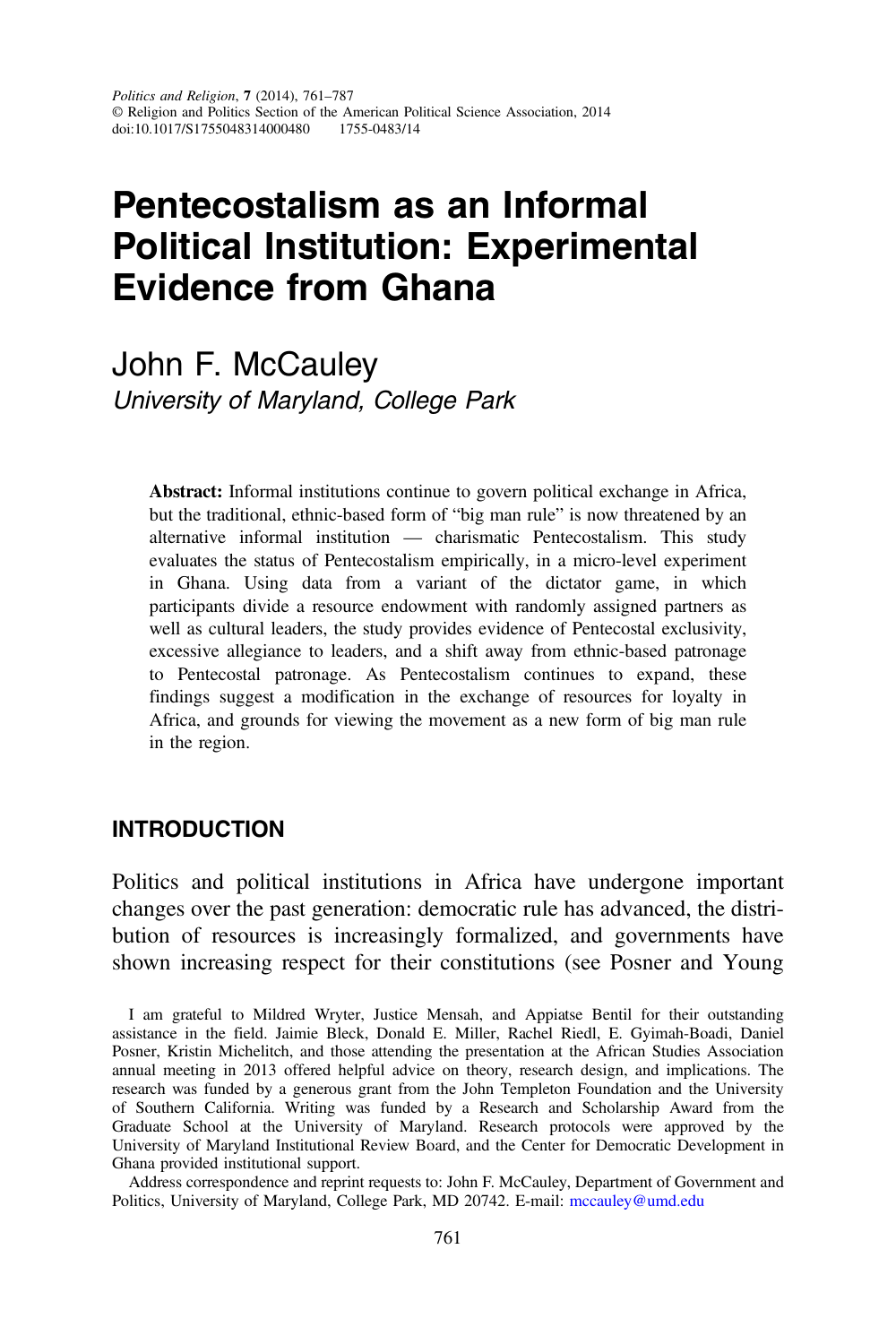[2007](#page-25-0)). Some of these changes, however, come into tension with longstanding institutions of political exchange in the region, most notably patrimonial rule, clientelism, and entrenched ethnic group favoritism (Hyden [2006](#page-24-0)). Thus, a central question that emerges in the study of comparative politics is what set of contemporary institutions shapes the choices and behaviors of individuals in the region, and how.

One perspective suggests that, since the expansion of democracy in Africa, formal political institutions have emerged as the essential factor constraining the behavior of political actors and their supporters (Horowitz [1991;](#page-24-0) Lindberg [2006;](#page-25-0) Posner [2005\)](#page-25-0). In that vein, familiarity with constitutional and other codified institutions is expected to supersede traditional norms. A second view holds that informal institutions built on customary norms and ethnic-based "big man rule" continue to guide the calculus of individuals, even as the formal institutions of democracy expand (Hyden [2006](#page-24-0); Logan [2013](#page-25-0); van de Walle [2003\)](#page-26-0). Formal institutions may outline access to resources, but so long as those institutions remain underdeveloped or weak, political exigencies are more likely to be addressed through traditional, kinship-based networks.

This study offers micro-level empirical evidence in support of the continued importance of informal institutions in Africa. In a departure from the literature on customary norms and ethnic-based patronage, however, it suggests that traditional big man rule is giving way, at least for some Africans, to an emerging, alternative form of big man rule — Charismatic Pentecostalism. An experiential religious movement rooted in promises of prosperity and miracles, new Pentecostalism has swept across the developing world. This is particularly true in sub-Saharan Africa, where up to a third of all residents are affiliated with the move-ment.<sup>[1](#page-22-0)</sup> The argument here suggests that Pentecostal leaders now frequently adopt the role of providing resources where the state fails, and that their congregants provide loyalty and allegiance in return, thus replicating the conventional, informal institution of patron-client exchange while largely bypassing the resources of the state. The system guarantees a social safety net in a changing African political landscape, though it may also perpetuate inequalities and potential exploitation in a new, religious guise.

A burgeoning literature on the politics of Pentecostalism has noted anecdotal similarities between Pentecostal leaders and their traditional big man counterparts.[2](#page-22-0) Yet, while the big man label fits appropriately with the crop of increasingly powerful Pentecostal pastors and churches in Africa, little systematic evidence has been leveraged, to this point, in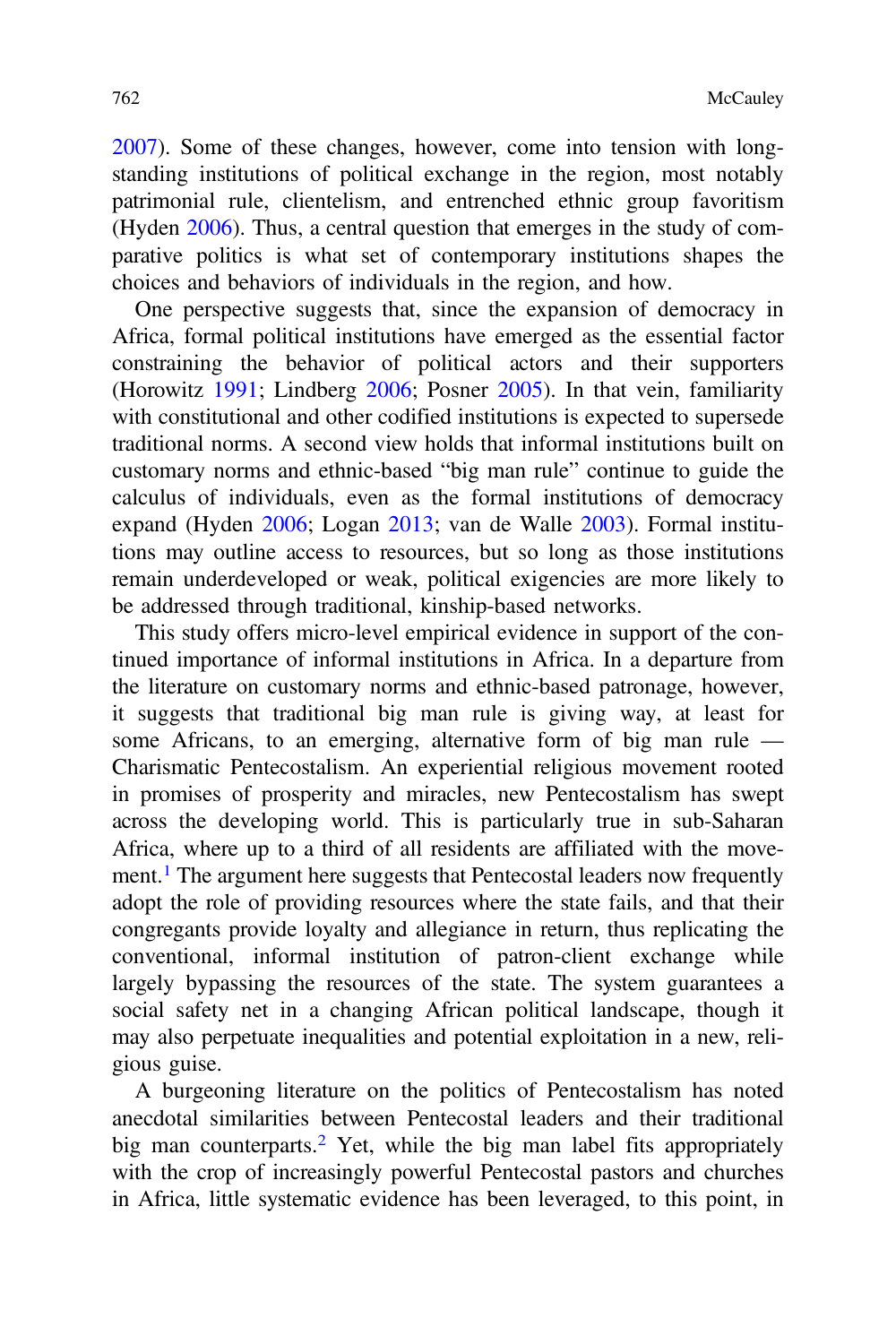support of that label. Do Pentecostals in fact demonstrate the exclusivity that a patron-client form of exchange implies? Do Pentecostal leaders benefit from greater loyalty and support than their non-Pentecostal counterparts? And critically, are Pentecostal congregants moving away from the ethnic channels of patronage that have long typified informal political exchange in Africa? If the charismatic Pentecostal movement indeed functions as an alternative institution of big man rule in Africa, evidence of these patterns should be apparent in a controlled, systematic analysis of individual-level behavior.

To answer the questions posed above, the study relies on data from a variant of the dictator game, a commonplace tool in experimental economics that allows for the testing of theoretical claims using randomized manipulations and behavioral measures for social preferences (List [2007](#page-25-0)). Typically, our understanding of the effects of social and political conditions depends on observational studies. An inherent limitation of observational studies, however, is their inability to completely overcome concerns of endogeneity. In the case of the research topic at hand, it would be difficult to determine observationally whether Pentecostal structures encourage certain behaviors or if those behaviors might have emerged among the same individuals regardless of religious group membership.

The dictator games used in this study offer an escape from the risks of endogeneity that typically bedevil observational studies of individual-level behavior. The most straightforward form of dictator game is a one-stage decision task that matches a dictator with an anonymous receiver. The dictator starts with a fixed pool of resources and is given the opportunity to share none, some, or all of those resources with the receiver. Decisions are typically used as an indicator of generosity, altruism, or a sense of fairness, and they may be moderated by a host of characteristics such as gender, religiosity, and the expectation of repeated interactions (Ben-Ner, Kong, and Putterman [2002\)](#page-23-0). Here, in a laboratory-like experiment con-ducted in Kumasi, Ghana,<sup>[3](#page-22-0)</sup> I alter the standard dictator game in order to provide dictators with specific information about the receivers with whom they interact. By randomly assigning dictators to partners with different religious affiliations, and by including "big men" as receivers, the study offers new empirical insights into Pentecostal big man rule in Africa. It does not evaluate the actual distribution of resources from patrons to clients — observational studies are better equipped to that task — but it neatly evaluates the behaviors of loyalty and allegiance that clients might extend to patrons in an informal political arrangement.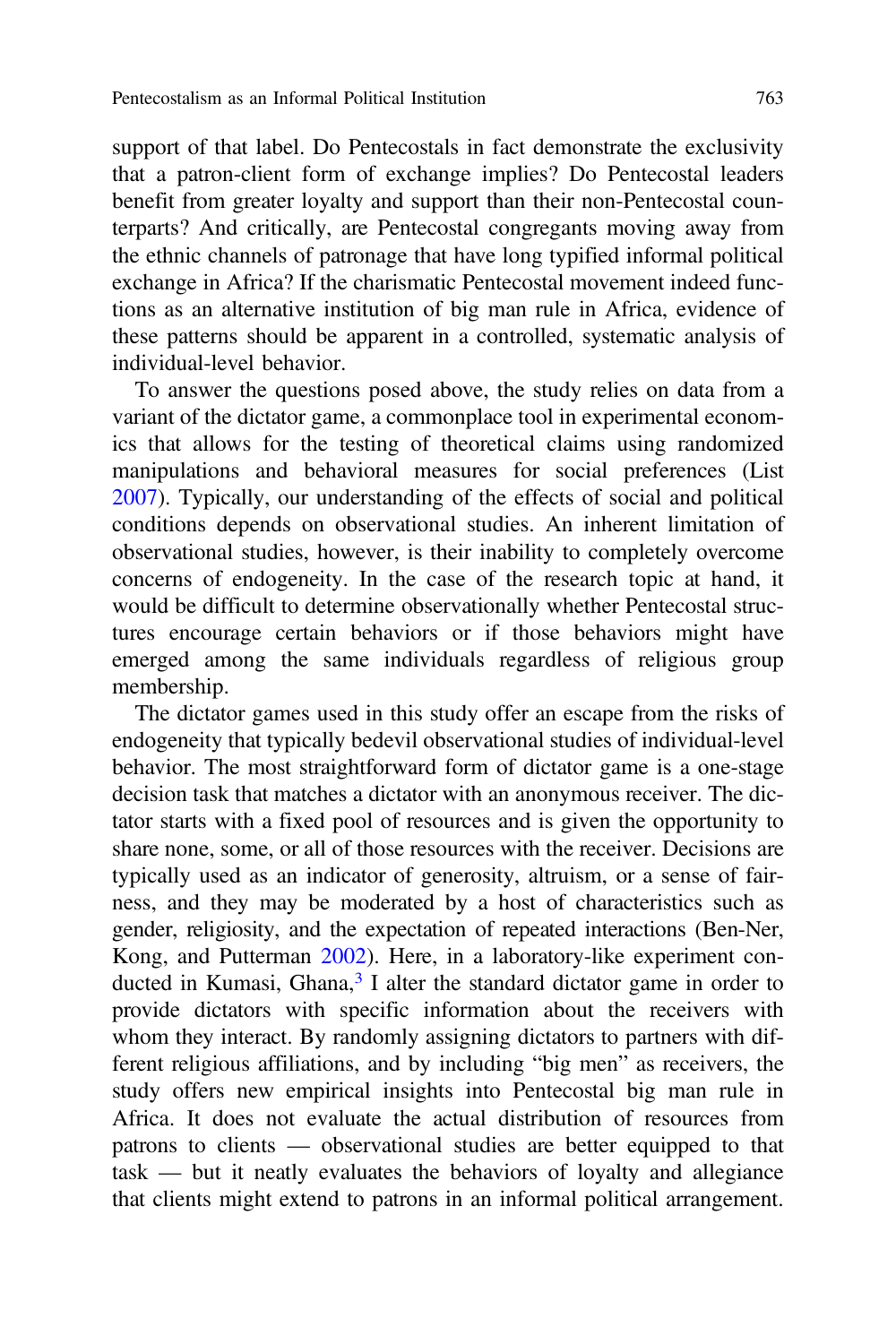The findings lend clear empirical support to the notion that the new Pentecostal movement in Africa replicates, and in some sense replaces, the standard form of ethnic-based patron-client exchange in the region. First, Pentecostals are significantly more generous to their in-group members (fellow Pentecostals) but less generous to out-group members, compared to non-Pentecostal subjects in the study. This finding is in keeping with the expectation that charismatic Pentecostals, as members of a distinct patron-client exchange network, view exclusive group membership as central to the institution. Second, when religious leaders are introduced as partners in the dictator games, Pentecostal participants are about 65 percent more generous with their Pentecostal pastors than other participants are with their own religious leaders. This outcome suggests an allegiance to big men in the Pentecostal setting that is unmatched in other religious networks. Finally, whereas the generosity of Pentecostal participants spikes in the presence of a Pentecostal pastor, the introduction of an ethnic group big man has no notable effect on Pentecostal participants. Non-Pentecostals, conversely, react with greater generosity when matched with an ethnic big man. Thus, while the traditional form of big man rule continues to shape the behavior of non-Pentecostals, charismatic Pentecostals in Africa are clearly embracing an alternative, religious form of patron-client exchange.

I locate the study in Kumasi, Ghana for a host of reasons. First, along with Nigeria, Uganda, Zimbabwe, and perhaps other states, Ghana is considered one of the hotbeds of charismatic Pentecostalism in Africa: anywhere from a quarter to half of all Ghanaians are affiliated with the movement, its former president was an outspoken Pentecostal, and many of the region's most recognizable Pentecostal churches, pastors, and church networks have their roots in Ghana (Anderson [2014\)](#page-23-0). Furthermore, Kumasi — Ghana's second largest city, located in the Ashanti region — has churches on nearly every block as well as a mixed population of charismatic Pentecostals, mainline Protestants and Catholics, and Muslims; it also has a longstanding and proud traditional Ashanti culture that serves as a foundation for the typical ethnic-based form of big man rule to which Pentecostal big man rule can be compared. Finally, insofar as Ghana constitutes one of the settings in which the new form of revivalist, charismatic Pentecostalism in Africa got its start in the late 1970s, the Pentecostal movement there has achieved a degree of acceptance and maturity that allows for an evaluation of its individuallevel impacts without inviting excessive suspicion or concerns that the nature of the study itself will introduce bias.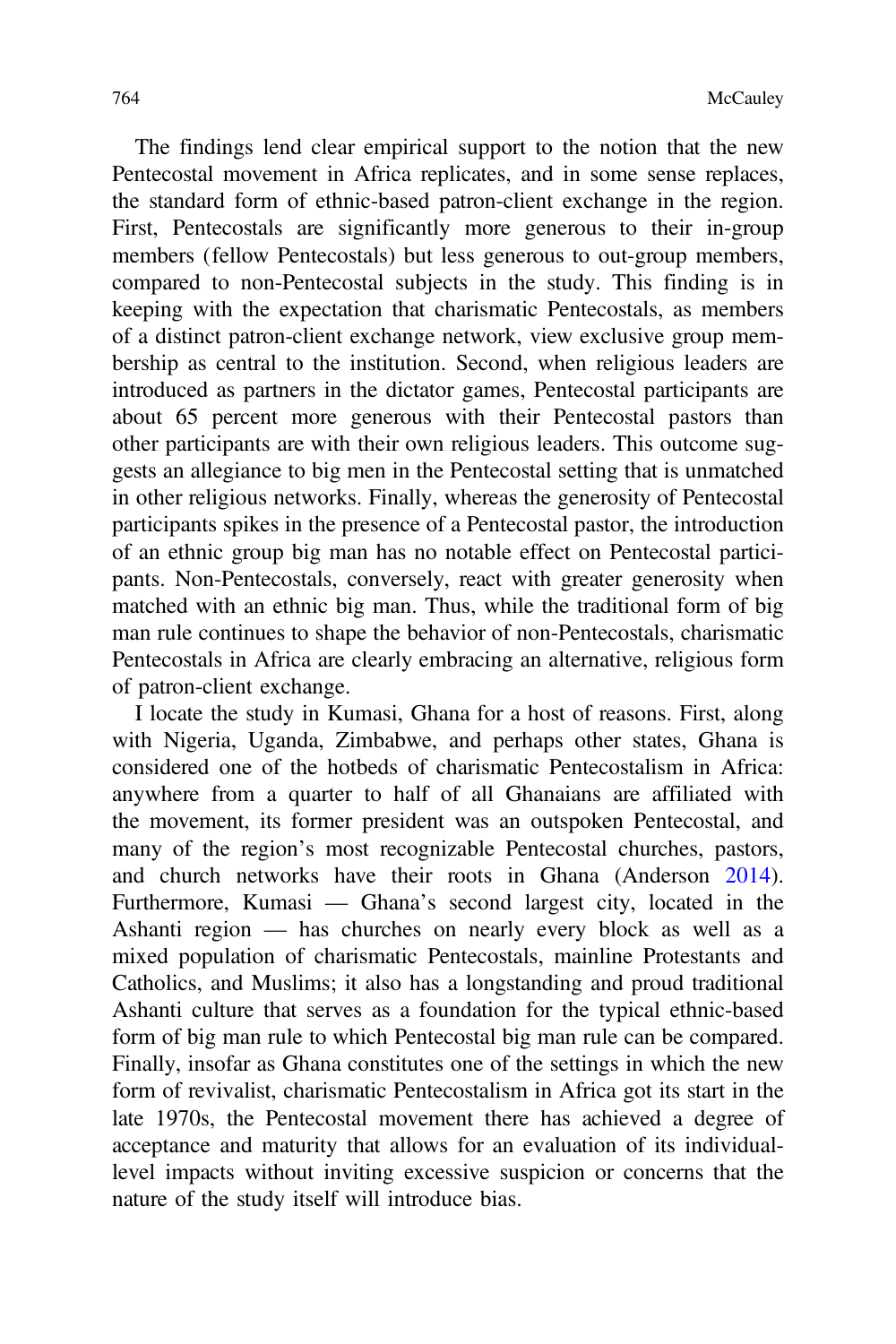The study provides a step in furthering our empirical understanding of charismatic Pentecostalism — already labeled the most significant ideological reformation to reach the continent in a generation (Gifford [2004\)](#page-24-0) — as a new and important informal institution in African politics. Whereas other studies depict the movement as an offshoot of occultist practices (Comaroff and Comaroff [1999](#page-24-0)) or a realization of the Protestant work ethic (Meagher [2009\)](#page-25-0), the evidence presented here offers grounds for viewing the movement as an alternative form of the traditional African practice of big man rule. The study also adds to recent advances in the use of dictator games and other laboratory-like experiments in field contexts. To my knowledge, it is the first study to incorporate elites — in the form of an experimental confederate — into a dictator game experiment. By providing information about counterparts in the games, and by introducing various forms of big men as partners, this research extends the use of dictator games beyond analyses of generosity and fairness in order to explore attachments to in- and out-group members and to cultural leaders. In addition, this article contributes to our understanding of identity change in African politics, by highlighting a transformation away from the ethnic identity that is consistent with constructivist accounts of elite competition and influence. Finally, the study expands the scope of religious influences in the study of comparative politics. Religious movements and organizations have garnered attention as institutions of sociopolitical importance (Helmke and Levitsky [2004\)](#page-24-0), but this study explicitly pits Pentecostalism as an alternative to the traditional modes of exchange that dominate discussions of informal institutions in Africa. Thus, despite the limitations and concerns inherent in any laboratory-like experiment, the findings contribute to a new understanding of charismatic Pentecostalism as an important institution in African politics.

The remainder of the study proceeds as follows. I first characterize the charismatic Pentecostal movement in Africa as an alternative informal institution of patron-client exchange and offer hypotheses based on the observable implications of the argument. The next section summarizes the experimental design and the use of dictator games to test the hypotheses. The following section presents the findings, and the final section concludes.

# PENTECOSTAL BIG MAN RULE

Since North's ([1990\)](#page-25-0) seminal description of political institutions as the "rules of the game," understanding of the breadth of institutional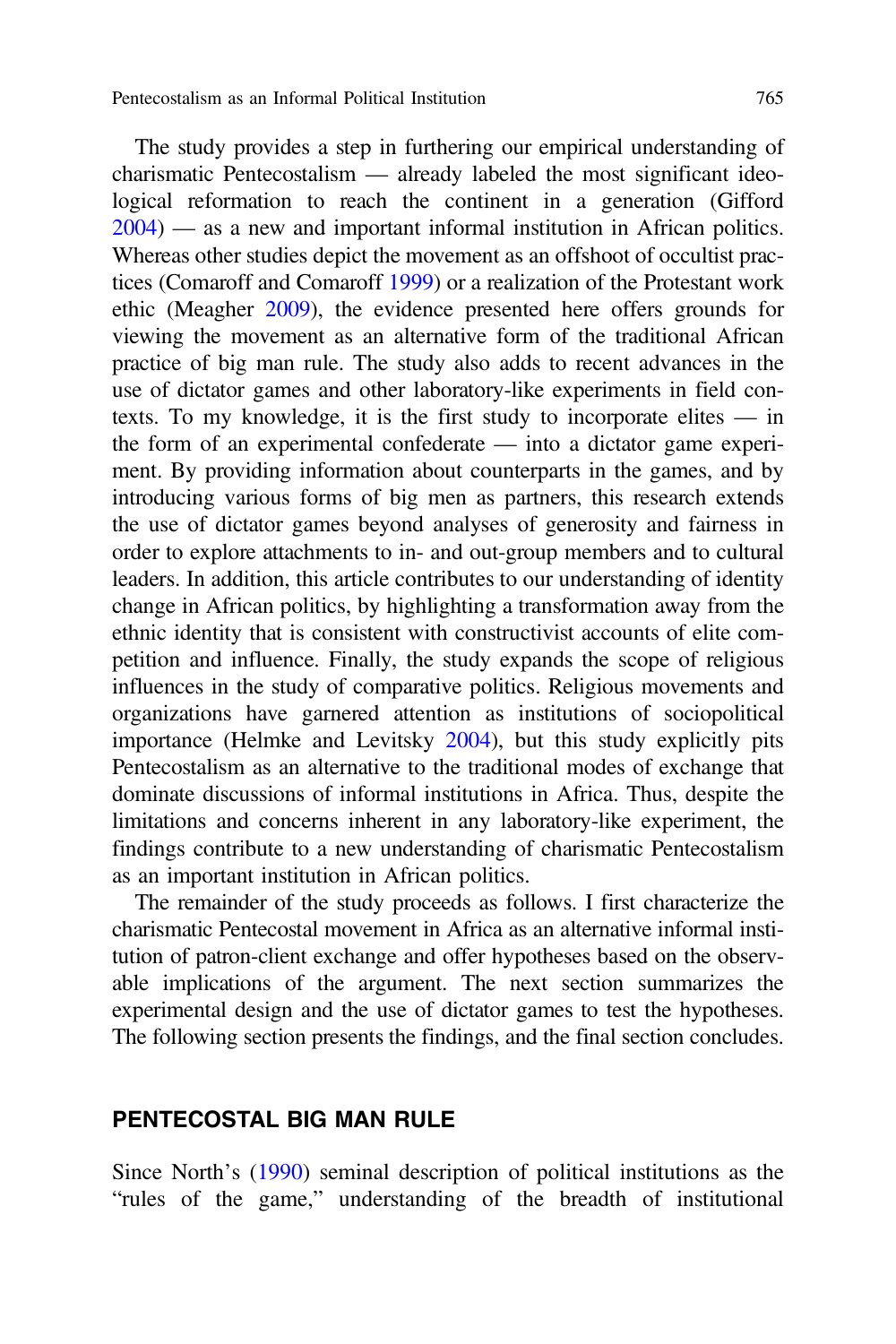impacts on politics has improved. Often overlooked in the study of institutional impacts, however, is the diversity of institutional forms that shape political behavior: formal, written statutes and constitutions receive much of the attention from institutionalists, but informal social norms, community structures, and customary routines also count as institutions that define individual incentives and choices (see Helmke and Levitsky [2004](#page-24-0); Hyden [2006;](#page-24-0) North [1990](#page-25-0)). The importance of those informal institutions is particularly acute in regions where formal institutions remain weak, since individuals must often look elsewhere for the provision of services, security, and well-being (Bratton [2007](#page-24-0)).

Political exchange in Africa has traditionally been described as following the informal institution of big man rule. Emerging in the context of perpetually weak states, and drawing on both pre-colonial norms and post-colonial institutions, big man rule developed to ensure support for elites and service provisions for the masses. Traditionally, the big men — or patrons — provide material resources, services, and opportunities to their clients in exchange for loyal support and allegiance (Hyden [2006](#page-24-0); Lemarchand [1972](#page-25-0)). This patron-client relationship ensures that clients have their welfare needs met directly, and that big men enjoy the authority and legitimacy necessary to maintain power. Because patrons typically have access to resources (often from the state) that others do not, and because of the larger-than-life, patrimonial status that their access to resources affords, a culture of big man politics has developed alongside the formal institutions of African states.[4](#page-22-0) Critically, the traditional relationship between patron and client hinges on ethnic or kinship ties: since patrons must trust clients to provide widespread support and clients must trust leaders to deliver material resources, kinship and ethnic ties between patrons and clients provide the sanctioning mechanism that prevents either party from reneging on the exchange. This is particularly true in settings of low information, where actors are more likely to rely on the demographic cue that ethnicity provides (Konroy-Krutz [2012](#page-24-0)).

Big man rule alleviates some of the pressures that communities face when formal state institutions lack the capacity to provide public goods in a sustained and widespread manner. Patron-client relationships of this sort also run the risk, however, of undermining democratic values, weakening government accountability, and fostering corrupt leaders who use resources drawn from the state to support their personal interests (Kenny [2013](#page-25-0); Lemarchand [1972\)](#page-25-0). Even if its roots are well understood, therefore, its impact on the functioning of African governance remains unsettled.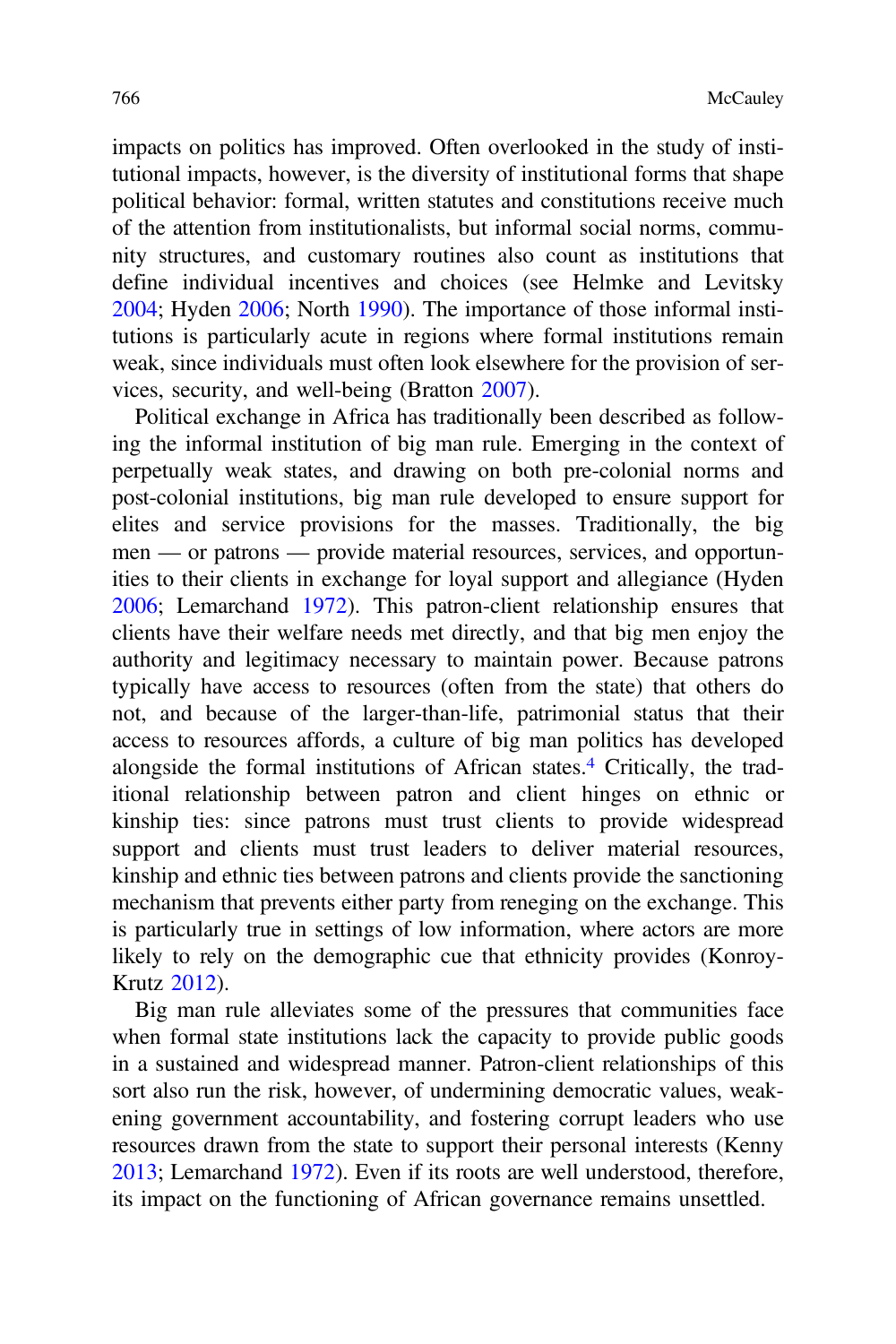As McCauley ([2013\)](#page-25-0) argues, the traditional form of big man rule in Africa has recently shown signs of breaking down, and opportunities for new patron-client networks are emerging. First, the rash of economic crises, corrupt leaders, and political uncertainty, particularly from the late 1970s onward, invited a reevaluation of social values in the region. Religious revivalism thus became, for many, an answer to the falling wages and lack of access that traditional patron-client exchanges were unable to overcome (Marshall [2009](#page-25-0)). Second, the state is increasingly assuming control over elements of the patron-client exchange that were once solely the purview of informal, traditional institutions. In the Ashanti region of Ghana, for example, land use and land tenure rights, previously under the jurisdiction of the region's traditional rulers, are now subject to formal bureaucratic processes (Ubink [2008](#page-25-0)). Formalization of this sort provides much-needed tax revenue and oversight to the state; it also removes a key resource that patrons could previously distribute in exchange for loyalty. Third, even as the state expands into areas once managed through customary means, state institutions remain too weak in many African states to provide a full range of public goods. Aid dependence remains too high, and in terms of social safety nets, the state remains an inadequate replacement for traditional forms of patronclient exchange, leaving a void at the individual and local levels.[5](#page-22-0) Finally, rapidly increasing urbanization in the region, a byproduct of economic growth, has an adverse effect on traditional big man rule: divorced from their village-based ethnic networks and connections to patrons, urban dwellers increasingly seek new kinds of patron-client relationships (Kessides [2005\)](#page-25-0).

Just as the traditional form of big man rule has begun to break down, the charismatic Pentecostal movement in Africa has expanded. Distinguishing itself from mission-based Pentecostalism and mainline Protestantism, the new Pentecostal movement — alternatively labeled charismatic, bornagain, or evangelical Pentecostalism — is characterized by experiential worship, an emphasis on prosperity, and a strong belief in the power of miracles (Anderson [2014](#page-23-0)). Beginning as an outlet for the urban poor, the movement soon expanded through student groups and into rural areas (Maxwell [1998\)](#page-25-0). Today, charismatic Pentecostals are counted among the wealthy and poor, urban and rural, and young and older. The charismatic Pentecostal movement is thus positioned as a contemporary alternative to traditional, ethnic ties for many Africans.

How might new Pentecostalism serve as an alternative institution of big man rule in Africa? Analogous to the traditional rulers, chiefs, and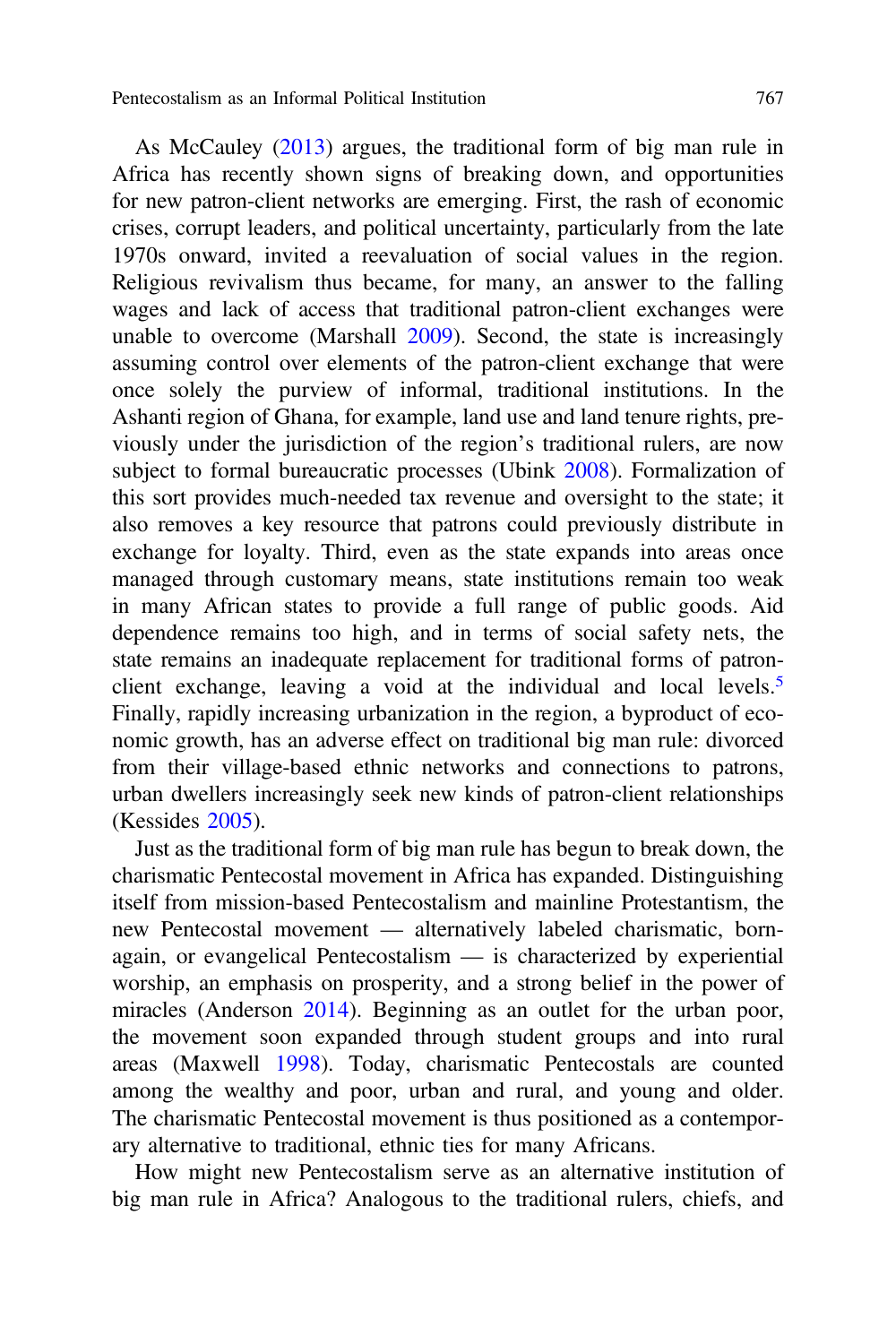influential co-ethnics with access to state resources in the traditional form of big man rule are the Pentecostal pastors, preachers, and wealthy church benefactors; those patrons have both the capacity to provide resources to their supporters and the incentive to cultivate widespread support and loyalty. Churchgoing Pentecostal congregants are similarly analogous to kinship-based clients: they are willing to assign loyalty and allegiance to a leader in exchange for the resources that address basic needs. Unlike ethnic-based big man rule, which is generally based on perceived lineage, membership access in these Pentecostal patronage networks is open, making it a perfect alternative institution for new urban dwellers and upwardly mobile clients no longer entrenched in the traditional modes of exchange.

Charismatic Pentecostalism also offers a payoff structure very much in keeping with traditional forms of patron-client exchange. Whereas ethnicbased patrons distribute local and state resources, jobs, land, and other opportunities to their clients, Pentecostal big men have two sources of patronage at their disposal: they provide an increasingly wide array of church-based social services and support (Miller and Yamamori [2007\)](#page-25-0), and they offer the promise of miracles — often financial windfalls, improved job prospects, or freedom from physical ailments — to any client committed to the relationship (Kalu [2008](#page-24-0)). In exchange, Pentecostal clients assign loyalty and allegiance to their patrons, not in the form of votes or customary honors, as might be the case in traditional patron-client relationships, but instead through regular church attendance and, above all, tithing and donations.

Finally, Pentecostal networks encourage exclusivity in the same way that traditional, ethnic-based patronage networks do. Absent exclusive commitment to the community, clients cannot trust that resources will continue to flow in adequate supply, and patrons lack the certainty that a rival big man will not emerge to garner greater support and loyalty; that is true of any sustainable patronage network (Hyden [2006;](#page-24-0) Kaufman [1974\)](#page-24-0). Exclusivity in a Pentecostal form of big man rule manifests itself in two forms. Relationships with fellow group members are prioritized over out-group members, as a means of cultivating the widespread support for patrons that the system of exchange requires. Thus, charismatic Pentecostal networks described as insular or "holier than thou" (Lawless [1988](#page-25-0)) are in fact keeping with a pattern of exclusivity common to patron-client networks more broadly. Furthermore, new Pentecostals are explicitly encouraged to break ties with their pasts and with other forms of social support, particularly the traditional, ethnic-based ones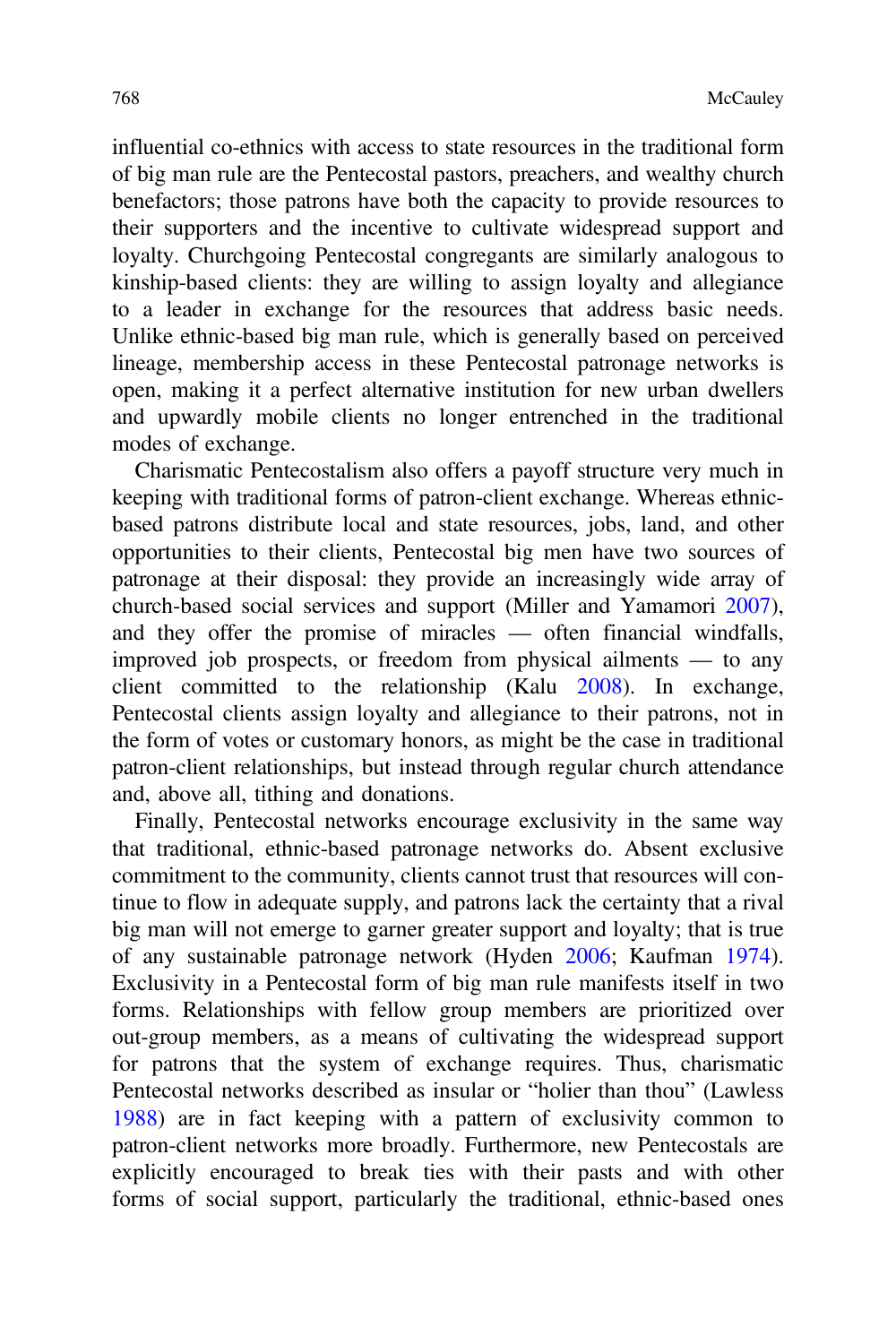(Meagher [2009](#page-25-0); Meyer [1998](#page-25-0)). Charismatic Pentecostals are often asked to forego customary or traditional meetings and activities, and commitments to extended kin are discouraged in favor of the nuclear family and the church.

These patterns of big man rule are less evident among non-Pentecostal networks in the region. First, at least as a matter of degree, Muslim and mainline Christian groups do not give the same centrality to the blessing of miracles as a resource for distribution. Since the promise of miracles functions as a key resource at the hands of religious leaders in the new Pentecostal movement, those leaders are equipped to engage in direct patron-client exchange in a way that leaders of other religious groups are not.[6](#page-23-0) Furthermore, the charismatic Pentecostal movement lacks the hierarchy that constrains direct or excessive exchange of resources for loyalty in other religious institutions.<sup>[7](#page-23-0)</sup> With little institutional oversight, Pentecostal big men and their congregant followers can use the structures of Pentecostalism to replicate traditional exchanges of resources for loyalty in a manner unique among religious groups in the region.

If these descriptions of charismatic Pentecostalism as a new, alternative form of big man rule constitute an accurate account of the movement's informal political impact in Africa, several observable implications emerge. First, we should observe that charismatic Pentecostals in the research setting in Ghana demonstrate greater relative favor to in-group members than do their non-Pentecostal counterparts. This claim follows from the importance of exclusivity in patron-client networks: since non-Pentecostals largely maintain their ties to traditional forms of patronage, they should be less likely to demonstrate exclusivity along religious group lines. Conversely, the structure of big man rule in charismatic Pentecostalism should elicit unique commitment to in-group members. For testing purposes, it is useful to express a hypothesis explicitly in terms of dictator game outcomes, in the following manner:

Exclusivity hypothesis: Pentecostal dictators in the dictator game will share more with in-group members (fellow Pentecostals) and less with out-group members, compared to the distribution patterns of non-Pentecostal dictators. The difference-in-differences will thus be greater for Pentecostal dictators.

Second, if charismatic Pentecostalism in Africa functions as a form of big man rule, we should observe that Pentecostals show excessive allegiance to their religious leaders. Compared to non-Pentecostals, whose religious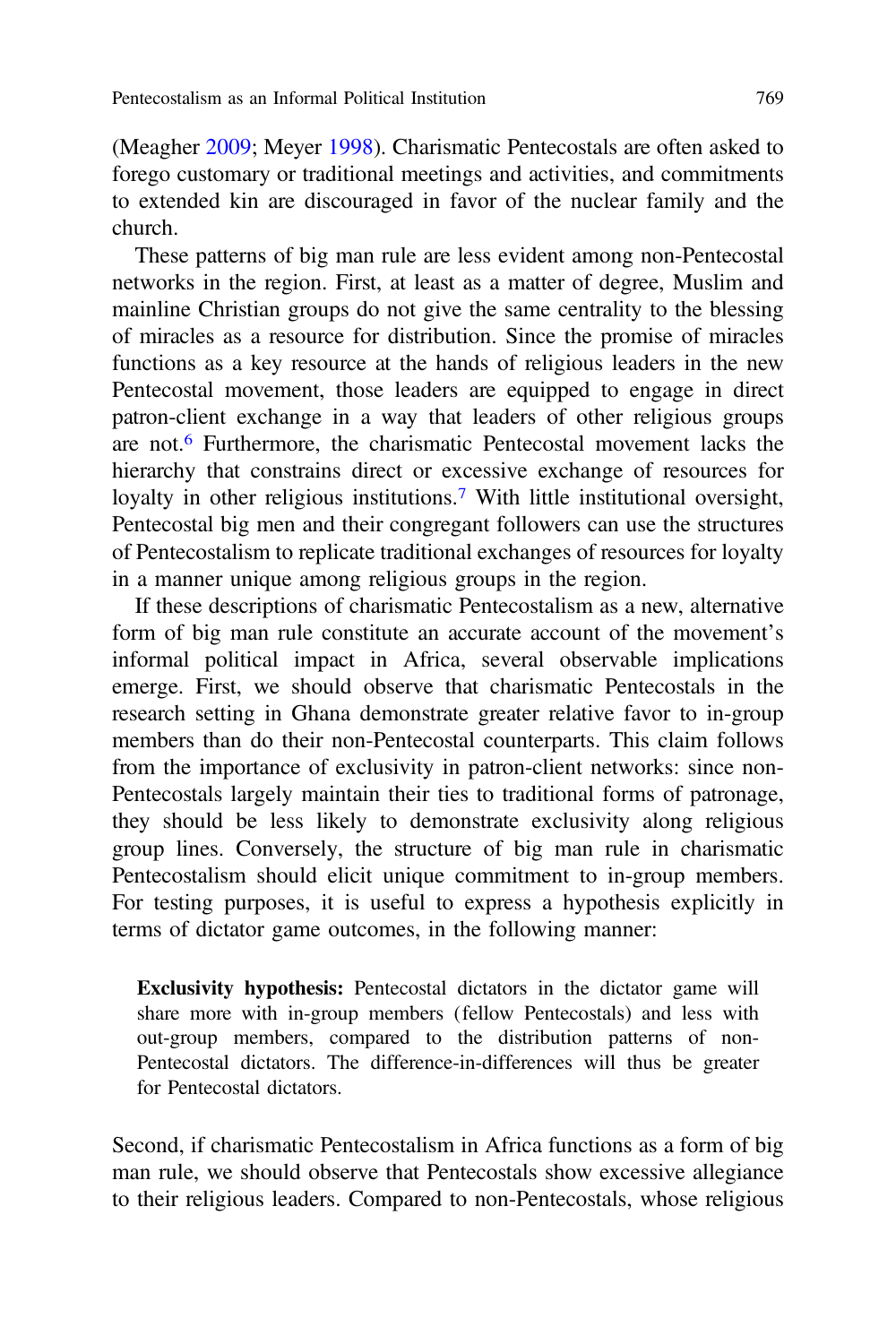networks are not structured so clearly as patron-client relationships, new Pentecostals have stronger incentives to bestow favor on their patrons, as a means of cultivating the distribution of resources — especially the promise of miracles — in return. In terms of measurable outcomes in the dictator game, we should expect to see the following:

Big Man Allegiance hypothesis: Pentecostal dictators in the dictator game will share more when matched with their religious big men (Pentecostal pastors) than non-Pentecostals will with their own religious leaders.

Third, because charismatic Pentecostals engage in a form of big man rule that encourages them to cut ties with their past and with their traditional, kinship networks, we should expect to see that Pentecostals in this study do not demonstrate particular allegiance or loyalty to traditional ethnic big men, even as they explicitly favor their Pentecostal leaders. In terms of dictator game outcomes, the argument suggests the following hypothesis:

Break-from-the-Past hypothesis: Pentecostal dictators in the dictator game will be no more generous when matched with traditional big men than they are when matched with other receivers. Non-Pentecostals will share more with traditional big men than with the average receiver.

If these hypotheses are correct, the study will have provided systematic, individual-level evidence, from the client side of the relationship, to support the description of charismatic Pentecostalism as an alternative form of big man rule that shapes informal political exchange in Africa. Because the evidence is based on a measurable behavior (the distribution of fixed resources), the use of dictator games decreases the odds that participants manipulate the outcome or provide socially desirable responses that may introduce bias. In this sense, the study adds clear insight to an otherwise difficult to evaluate phenomenon in the informal politics of Africa.

# EXPERIMENTAL DESIGN AND THE USE OF DICTATOR GAMES

The dictator game is one of several research strategies employed in experimental economics to measure other-regarding preferences. The classic version of a dictator game is a strictly zero-sum, one-stage decision task: an individual playing the role of dictator is assigned a fixed, divisible amount of money and is instructed to share none, some, or all of that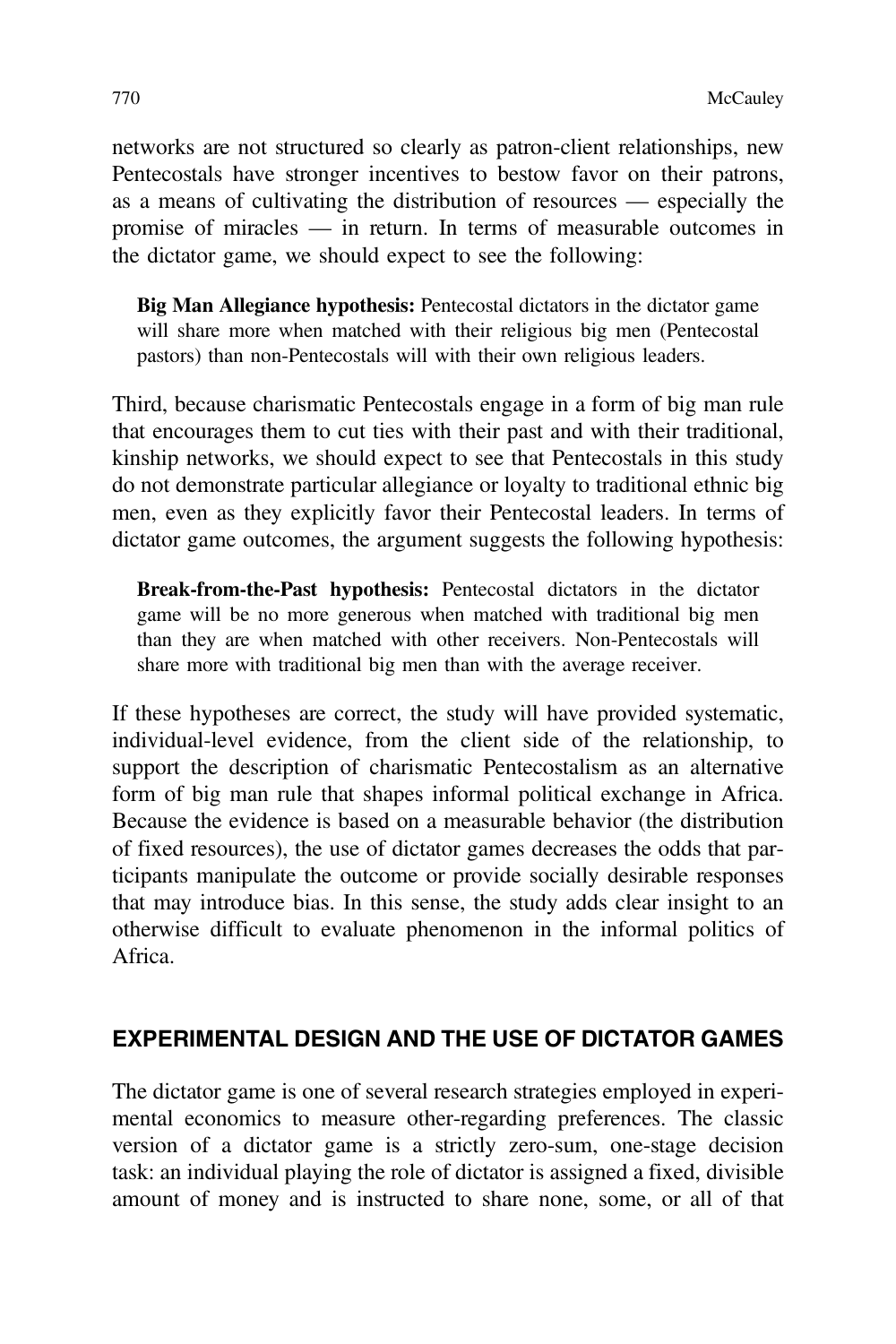money with a receiver. The receiver, typically an anonymous partner, has no choice node and cannot affect the amount that the dictator keeps. In this sense, the activity is straightforwardly an evaluation of the behavior of individuals in the dictator role.

Experiments of this sort benefit from the same advantages of laboratory-based experiments. Researchers using dictator games are able to carefully control the stimulus to which subjects are exposed and to minimize potentially confounding influences on outcomes; they can also conduct randomization of subjects to treatment and control groups in order to generate stronger causal inferences (Franzen and Pointner [2013\)](#page-24-0). A limitation of dictator games, and indeed any laboratory-like experiment in the social sciences, is their applicability to the real world: because the activities are abstract and removed from typical experiences, valid concerns arise over their external validity. Furthermore, experiments of this sort are often conducted among a unique population (e.g., university students), provide financial gains devoid of any context, and include subjects who are aware that their choices are scrutinized, thus leading to possible Hawthorne effects and other forms of systematic bias that make inferences regarding the real world more difficult (Adida, Laitin, and Valfort [2010](#page-23-0); Franzen and Pointner [2013\)](#page-24-0). I take steps in this study to minimize these shortcomings.

Researchers have employed dictator games in experimental economics for the past two decades, and their use is increasingly common in political science.<sup>[8](#page-23-0)</sup> Despite the game-theoretic expectation that dictators simply keep all of the endowment, studies show that individuals playing the role of dictator consistently assign non-zero sums to their counterparts, ranging from 20 percent to half of the fixed pool of resources.[9](#page-23-0) Outcomes can be affected by personal characteristics such as gender, religious background, and parental influence (Ben-Ner et al. [2004](#page-23-0)). Institutional choices in the setup of the game also influence outcomes: games may be double-blind to ensure anonymity between both the players and experimenters (Eckel and Grossman [1996;](#page-24-0) Franzen and Pointner [2013](#page-24-0)); they may involve repeated interactions (Ben-Ner et al. [2004\)](#page-23-0); they may alter the stakes (Cherry, Frykblom, and Shogren [2002](#page-24-0)); they may include activities to simulate earning the initial pot (Hoffman et al. [1994\)](#page-24-0); they may give dictators an option to take as well as give (Bardsley [2008;](#page-23-0) List [2007\)](#page-25-0); and they may deliberately introduce information about the receivers in order to manipulate the social distance between players (Ben-Ner, Kong, and Putterman [2002](#page-23-0)). Comparisons across studies are thus somewhat less instructive than across-subject variation within each study.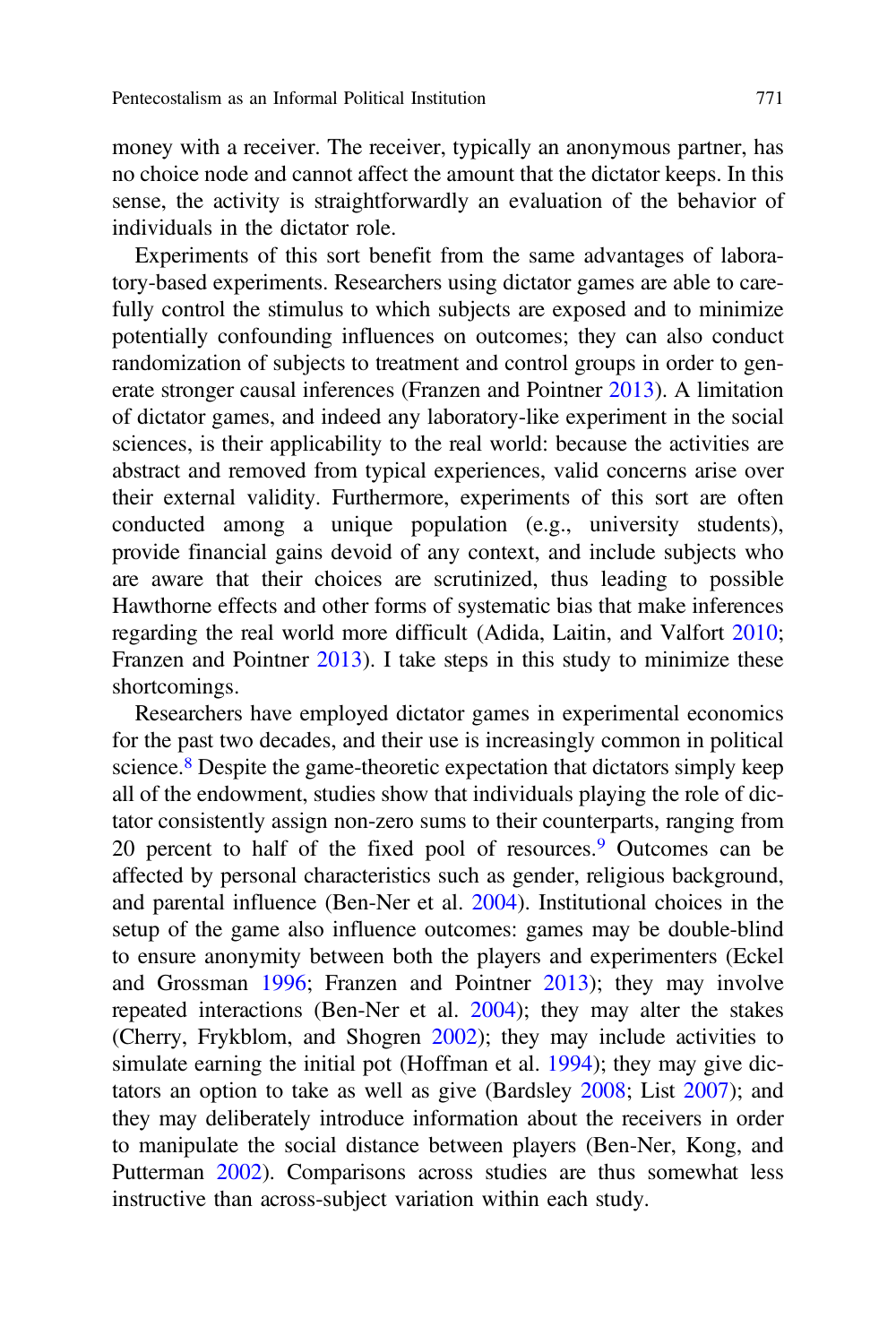| N                                     | 168 |                           |
|---------------------------------------|-----|---------------------------|
| Percent female                        | 49  | $(s.d. = 0.50)$           |
| Mean age                              | 36  | $(18 - 73, s.d. = 12.43)$ |
| Percent Charismatic Pentecostal       | 42  | $(s.d. = 0.49)$           |
| Percent Mainline Christian & Catholic | 26  | $(s.d. = 0.44)$           |
| Percent Muslim                        | 27  | $(s.d. = 0.45)$           |
| Percent completing secondary school   | 64  | $(s.d. = 0.48)$           |
| Percent Ashanti ethnicity             | 74  | $(s.d. = 0.44)$           |
|                                       |     |                           |

Table 1. Descriptive statistics of subjects (dictators) in dictator game experiments

For this study of charismatic Pentecostalism, I recruited 168 participants as dictators, and an additional 36 to serve as receivers. Subjects were recruited via a randomized household protocol: individuals at randomly selected households participating in a separate, 500-household survey were invited to earn money by participating in financial exchange activities at a fixed location. They were paid 5 Ghana Cedis (abbreviation GHS; approximately 3.33 US Dollars) for transportation and were told they could earn up to  $28$  GHS (18.67 US Dollars).<sup>[10](#page-23-0)</sup> Weighting was employed in predominantly Muslim neighborhoods to increase the number of Muslims in the sample. The overall success rate was 87 percent, with no systematic explanation for no-shows. Alternate participants were recruited in advance to ensure adequate numbers. See Table 1 for descriptive characteristics of the participants.

The experiments were not designed to test the actual exchange of resources for loyalty that typify relationships between patrons and clients in a setting of big man rule; a test of that sort would require repeated interactions between patron and client. Instead, this experiment aims to test the attachments that charismatic Pentecostals develop toward their in-group and their leaders, as evidenced in a series of nonrepeating interactions. In that sense, the study represents a test of the behaviors of exclusivity, loyalty, and breaking from the past that clients learn in Pentecostal patron-client relationships.

The activities took place over six weekend sessions in a centrally located, private meeting space in the Adum neighborhood of Kumasi. The location was chosen to be close to the central market district, in order to facilitate attendance on Saturdays. Dictators were divided into 24 groups of seven, $11$  and each dictator was matched with a receiver, such that each group involved 14 participants.<sup>[12](#page-23-0)</sup> After one round of decision-making between a dictator and receiver, dictators rotated to the next receiver in the group until each dictator had played seven rounds.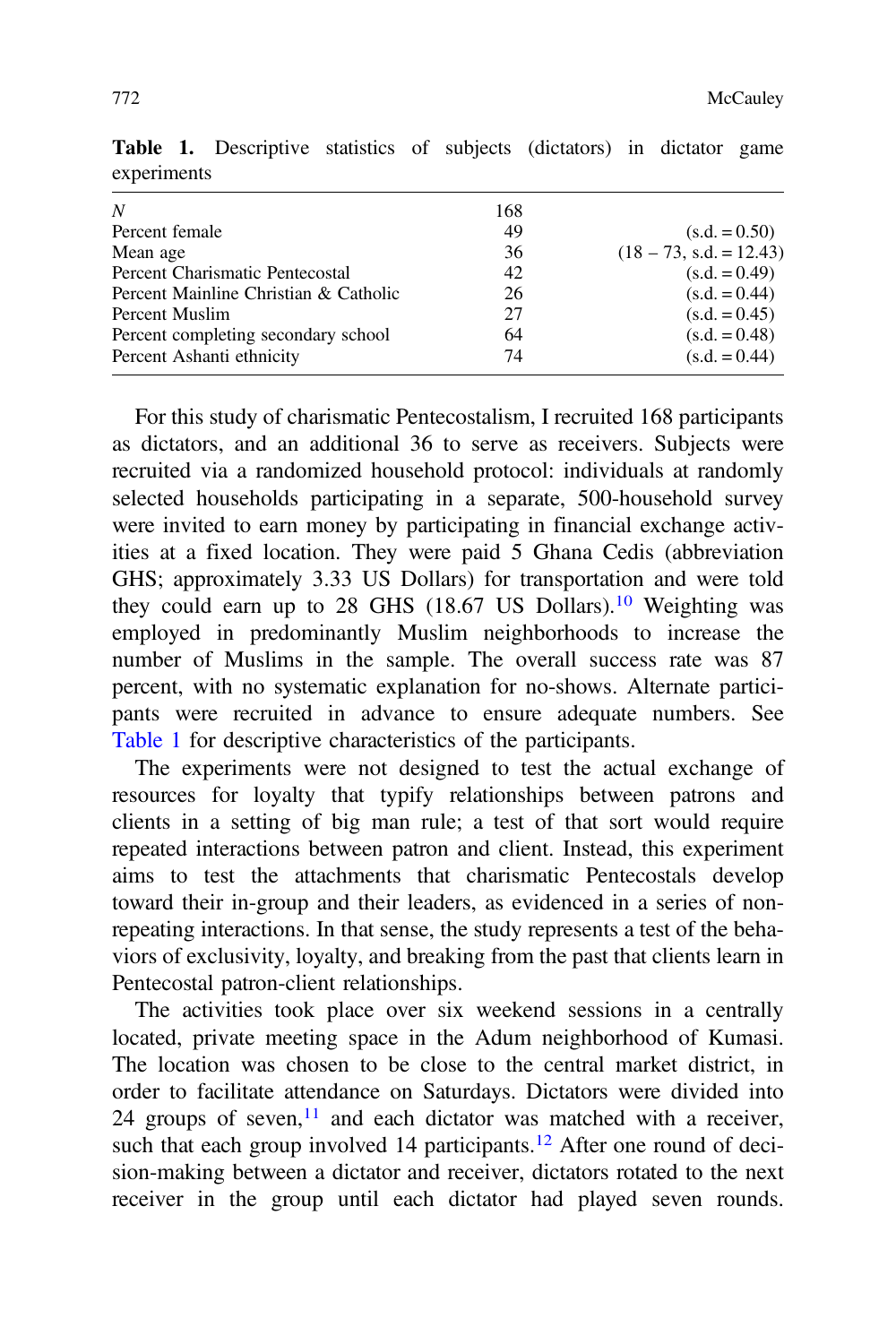Combining results from all groups, data was collected on a total of 1,176 dictator-receiver dyads.

Institutional decisions were made to alleviate some of the external validity concerns typically associated with dictator games. First, by recruiting participants from a random sample of Ghanaians in their homes in Kumasi, the study ensures that subjects approximately represent the composition of the environment of interest, rather than representing a unique and potentially biased pool of respondents, such as university students. Other researchers have similarly taken games of endowment division outside of the university laboratory to field settings in Peru (Karlan [2005](#page-24-0)), Brazil (Fehr and Liebbrandt [2008](#page-24-0)), Uganda (Habyarimana et al. [2007](#page-24-0)), France (Adida, Laitin, and Valfort [2009](#page-23-0)), the Netherlands (Stoop [2012](#page-25-0)), and elsewhere. Doing so removes some of the concern posed by non-representative samples playing the games in insulated settings.

Second, the study employed a double-blind design to ensure anonymity in the endowment decision both between subjects and between subjects and experimenters. Dictators were given two envelopes for each round, one for themselves and one handed over by each receiver. Matched with a receiver, dictators then divided the endowment between the two envelopes (behind a dividing wall) and inserted the envelopes into personal boxes that remained with each participant (dictator and receiver).[13](#page-23-0) At the completion of each group's seven rounds, receivers opened their boxes in the presence of experimenters. Envelopes were coded so that experimenters could match endowments to the dictators who distributed them, but receivers were given no indication of who donated what amount, and dictator choices were made out of view of both receivers and experimenters. This design helps to address concerns that the scrutiny of choices may alter outcomes in a systematic manner.

Third, subjects recruited as dictators completed a short geography quiz prior to their assignment to groups. The quiz was framed as a test of African geography: subjects were given a blank map of Africa and were asked to label as many countries as they could. Dictators were then informed that their performance on the quiz entitled them to money in the upcoming activities. Although the amount of money assigned to all dictators remained constant, at 4 GHS per round, the quiz was intended to create the impression that dictators "earned" the resources that they were then invited to keep or share. This strategy helped to add context to the endowments.

To test the hypotheses describing charismatic Pentecostalism as an alternative form of big man rule, I make two important departures from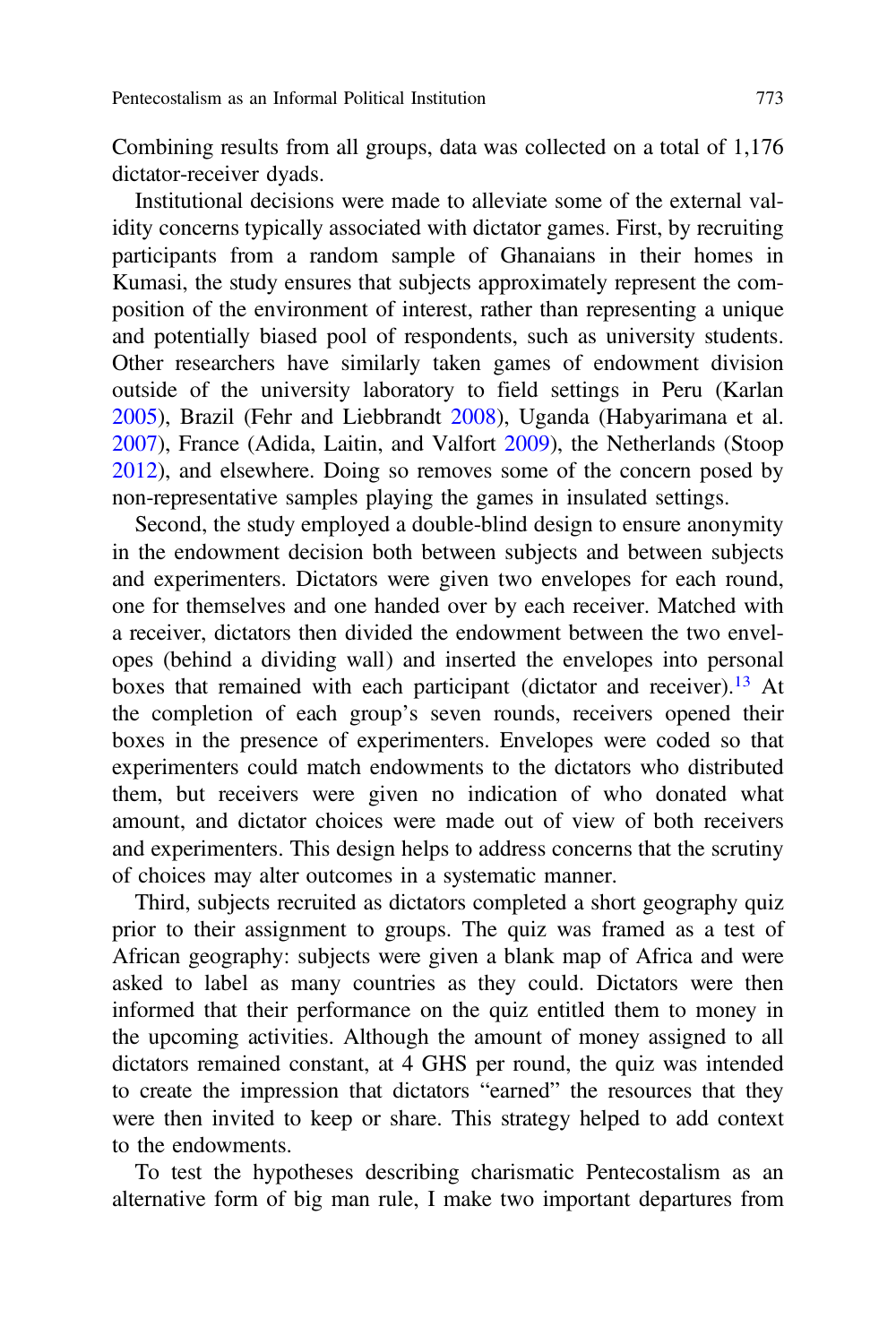the basic dictator game. The first is to manipulate the social distance between dictators and receivers by providing demographic information on the receivers. In each group of 14 (seven dictators and seven receivers), receivers first introduced themselves with five specific pieces of information: family name, ethnic group, occupation, religious worship site and religion, and age. Religious information constituted the key data; receivers noted both their religious worship site and religion (e.g., "I attend the In Him Is Life Church, so therefore charismatic Pentecostal") in order to distinguish charismatic Pentecostals more clearly from other mainline Protestants. The additional demographic data was included primarily to disguise from subjects the intention to evaluate their reaction to partners' religious affiliations, though the data also served as important control variables. The same five pieces of information were also written on the envelopes that receivers handed to dictators for the endowment division, to reinforce those characteristics at the dictators' choice node. While receivers provided identifying information to their dictator counterparts, dictators were never asked to identify themselves publicly and were instructed from the outset to avoid interaction with one another because they would be taking a quiz and making private decisions regarding financial endowments. This stipulation builds on the insight from Adida, Laitin, and Valfort [\(2010](#page-23-0)) that familiarity with the characteristics of co-participants can alter experimental outcomes in systematic ways.

The second departure from standard dictator games is that an experimental confederate was introduced as the seventh receiver in each group. The confederate represented various forms of big men, altering his demographic information to create distinct experimental treatments across groups. In all groups, the confederate introduced himself as Mr. Ansah, 50-years-old, and an Ashanti. His occupation (and religion), however, was systematically manipulated: he was alternately a Pentecostal pastor, Protestant reverend, Catholic priest, or Muslim imam to represent different types of religious leaders and big men. For groups receiving the Traditional Big Man experimental treatment, he introduced himself as an Ashanti prince and regional representative to the Ministry of Employment. The intention was to capture in one experimental treatment the key characteristics of traditional big men: noteworthy status in the local ethnic community as well as access to resources from the state. While each of these roles constitutes a clear position of power and influence, many such big men can exist in a town like Kumasi, and none of the roles is of the sort that the person would be widely recognized. Finally, in one group he introduced himself as an agricultural development worker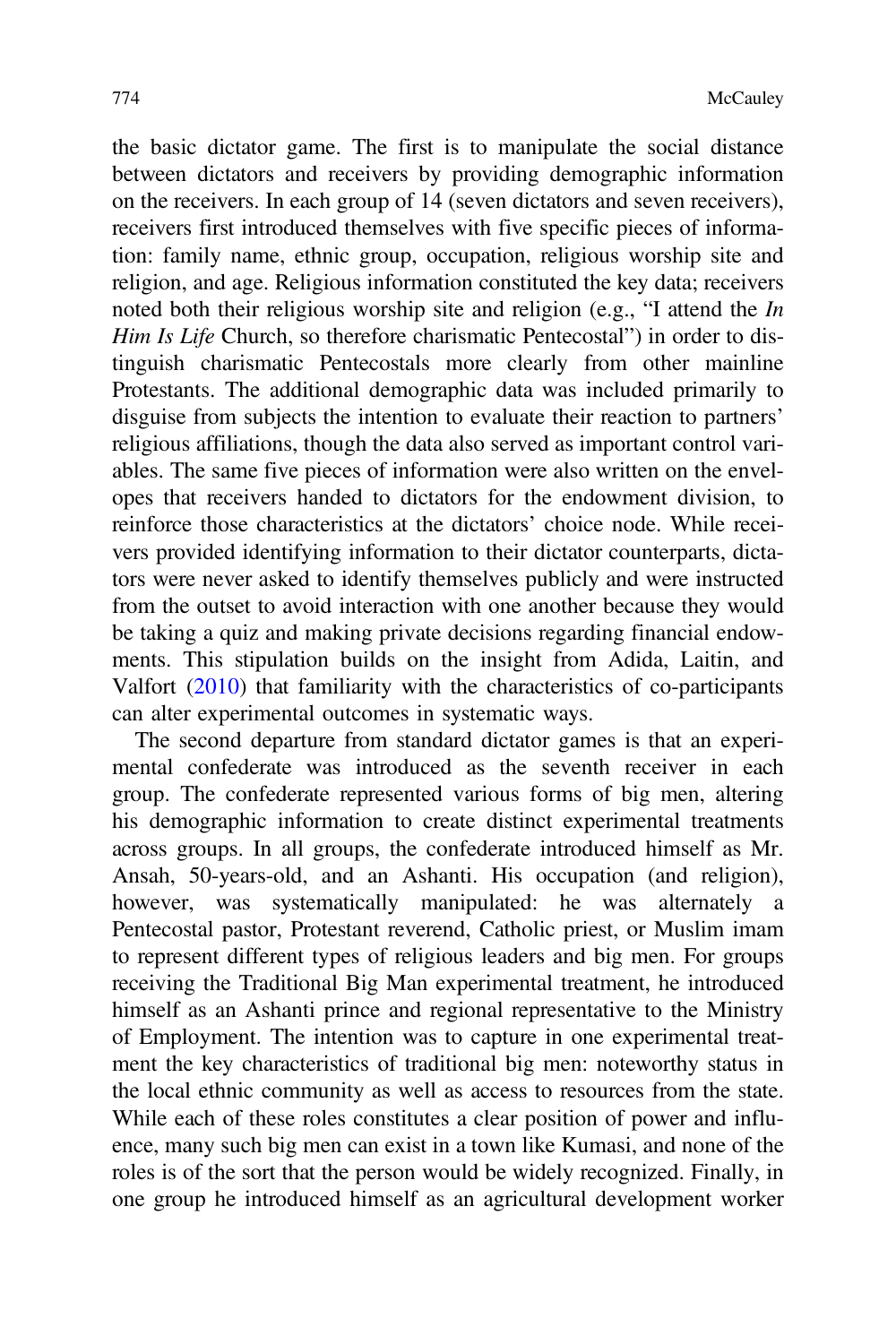| Groups of 14                                          | 24    |
|-------------------------------------------------------|-------|
| Dictators per group                                   | 7     |
| Rounds per Dictator                                   | 7     |
| Total number of dyads                                 | 1,176 |
| <b>Experimental Treatments</b>                        |       |
| Groups with a Charismatic Pentecostal Big Man         | 7     |
| Groups with a Mainline Protestant or Catholic Big Man | 3     |
| Groups with a Muslim Big Man                          | 6     |
| Groups with a Traditional Big Man                     | 7     |
| Groups with No Big Man (Control)                      | 1     |

Table 2. Summary of dictator game experiments

(and a Protestant), to create a control group with no big man present. Importantly, the same individual served as the experimental confederate for all groups; this design ensured that only his status as a big man, and nothing about his individual appearance or character would vary across groups. The big man's attire was altered per treatment to establish consist-ency with his stated occupation (though in all cases he was "off-duty").<sup>[14](#page-23-0)</sup>

In post-experiment debriefing, only one dictator-receiver dyad indicated knowing one another previously. Fifteen percent of dictators indicated that they suspected a receiver to be misrepresenting her/himself, but most cited a randomly assigned receiver (likely for idiosyncratic reasons); only 5 percent of dictators expressed doubt regarding the confederate's status. Furthermore, only 6 percent mentioned the big man confederate when asked what they thought the purpose of the day's activity was. Table 2 presents summary information on the dictator game groups and their respective experimental treatments.

To summarize, the process for data collection took place as follows: subjects were recruited to attend the activities and completed brief informational surveys. Those assigned to the role of dictators were led to one room where they completed quizzes to "earn" their endowment amount of 4 GHS for each of seven rounds. They were then informed that a separate group did not receive endowments, and that they as dictators would be matched with members of that group, one by one for seven rounds, and given an opportunity to share their endowment for each round if they so choose. Six members of the receiver group were randomly assigned; the seventh was an experimental confederate who played the role of various religious big men, a traditional big man, or no big man, in order to create treatments and controls. Dictators were informed that all receivers were randomly selected from various neighborhoods of Kumasi. Receivers introduced themselves to the group of dictators, and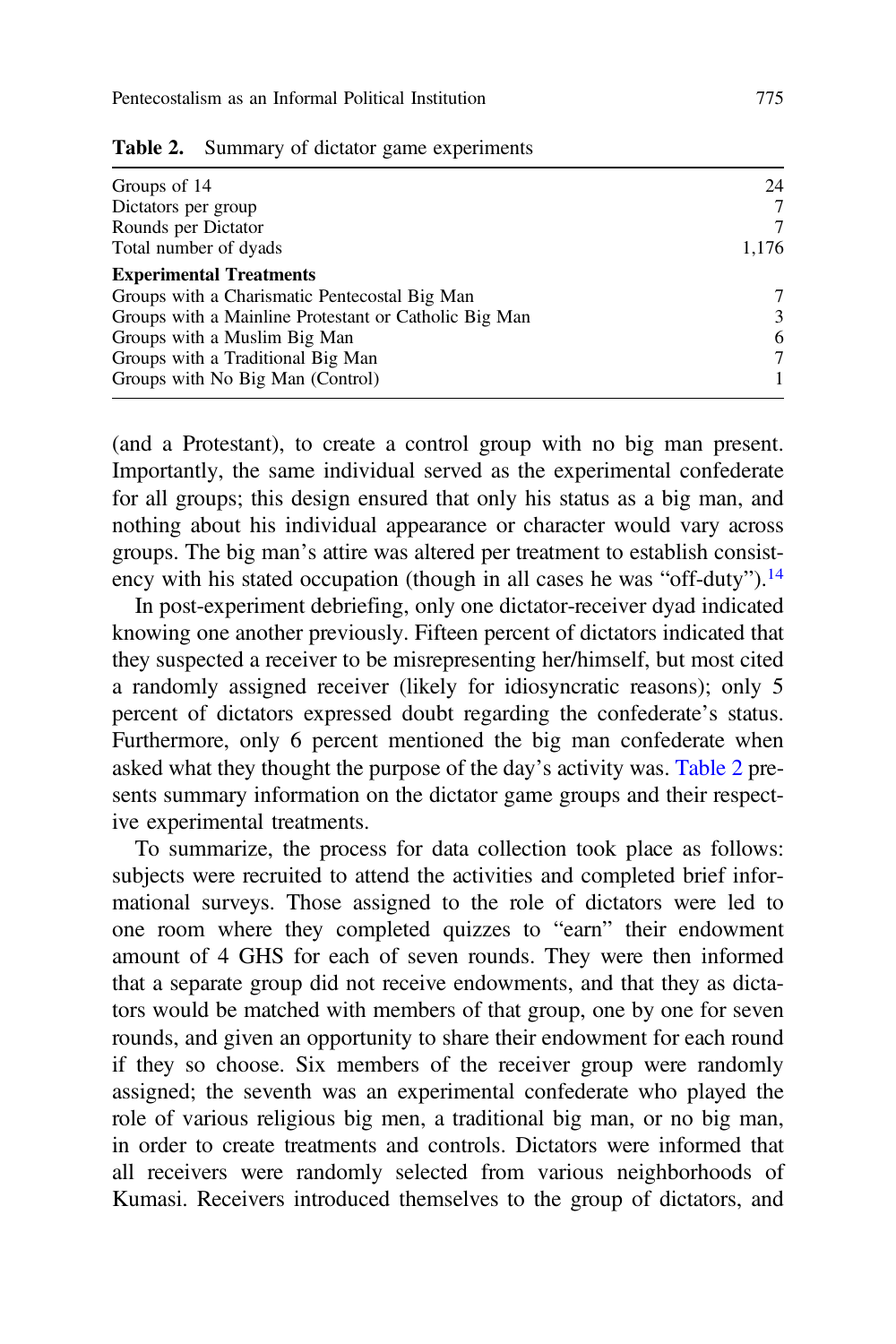dictator-receiver dyads then sat face-to-face at distribution stations. Receivers handed their envelopes (with demographic information labels) to the dictators, who divided that round's endowment using five choices: no money to the receiver, 1 GHS, 2 GHS, 3 GHS, or all 4 GHS to the receiver. The distribution was placed in the envelope behind a divider and out of view of the receiver. After one round, dictators rotated to the next distribution station and the activity was repeated between new dictator-receiver dyads. After the completion of the seven rounds, dictators answered exit surveys and were free to leave with their envelopes. Receivers met with experimenters to tabulate and code distributions from the dictators.

The dependent variable in the study measures the degree to which subjects, as dictators, voluntarily share resources with their counterparts. The measure is a simple accounting of the amount of money distributed to receivers in each round. Key independent variables include the religious affiliation of the subjects; the religious affiliations of their counterparts (the receivers); the presence of a big man; and the status of a subject's counterpart as a religious big man, traditional big man, or otherwise average participant. According to the Exclusivity hypothesis, we should expect to see that Pentecostal participants playing the role of dictator assign differential amounts to Pentecostal and non-Pentecostal counterparts, and that the difference is greater than the difference in in-group/ out-group distributions made by other, non-Pentecostal participants. According to the Big Man Allegiance hypothesis, we should observe that Pentecostal dictators matched with a Pentecostal big man give more money to that receiver than other, non-Pentecostals give to their own religious leaders. According to the Break-from-the-Past hypothesis, we should expect to find that Pentecostal dictators are no more generous when matched with a traditional big man than they are when matched with average receivers, but that other, non-Pentecostals share more with the traditional big man than they do with other receivers.

# RESULTS

The conventional purpose of dictator games is to establish a quantitative measure of other-regarding preferences in specific contexts, by evaluating the portion of a fixed endowment that participants share with their counterparts. In this study of 1,176 dyads, the average amount shared with receivers was 1.14 out of four GHS (std dev =  $0.89$ ), or 28 percent of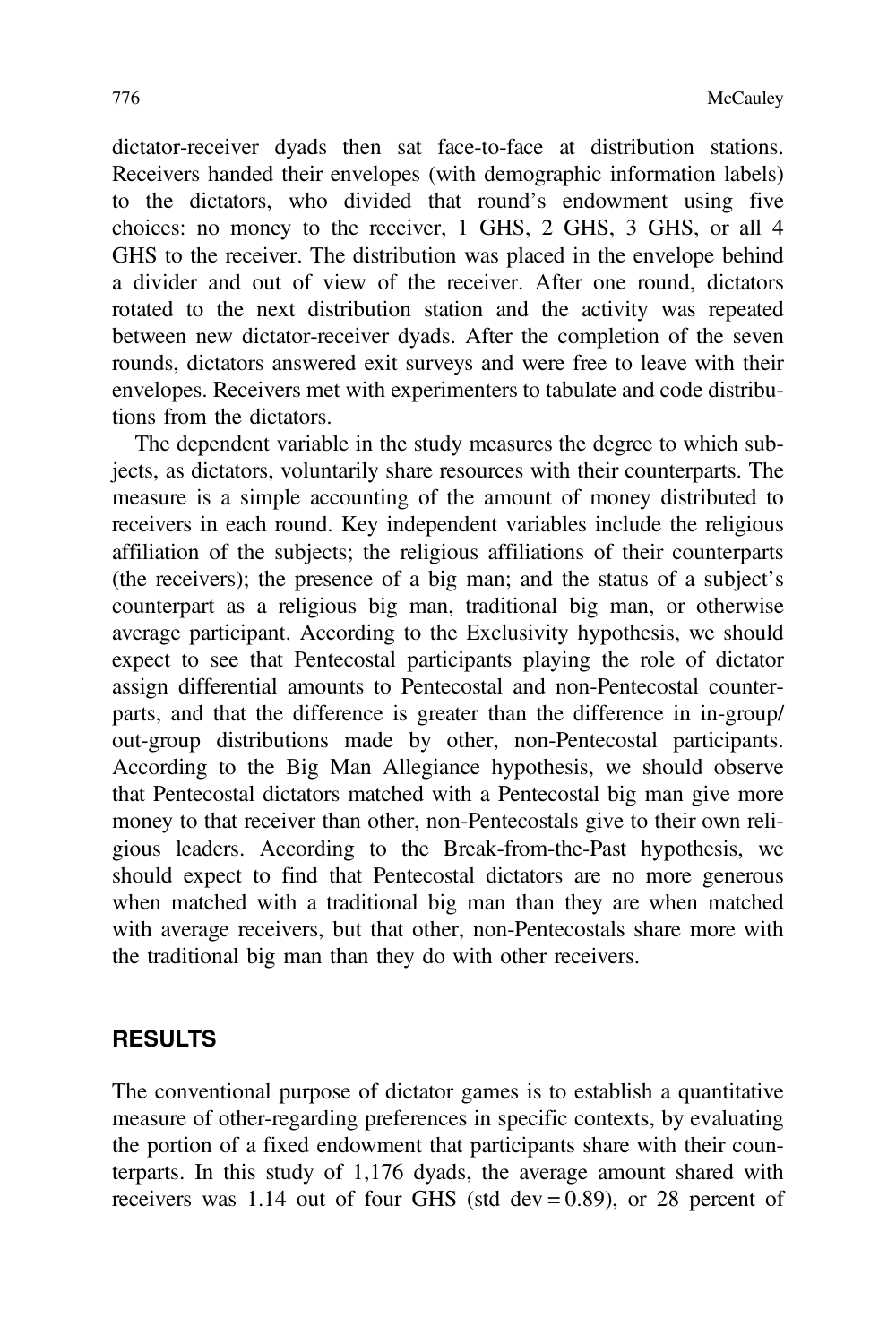the endowment, a figure in keeping with dictator game outcomes from around the world (see Camerer [2003\)](#page-24-0).

Comparing Charismatic Pentecostals to the rest of the pool of participants, Pentecostals shared 0.99 GHS (std dev =  $0.99$ ) with their randomly assigned counterparts, as compared to  $1.24$  GHS (std dev = 0.80) shared by non-Pentecostals, a difference that is statistically significant at the 99-percent confidence level. The standard dictator game interpretation would thus suggest that Pentecostals in the study area are less generous or altruistic than their non-Pentecostal counterparts. In this study, however, the outcome of interest is not generosity per se but the systematic reaction of participants to differences in their counterparts. How generous are Pentecostals to in-group versus out-group members, relative to non-Pentecostals? How do Pentecostals and non-Pentecostals react when matched with a religious leader? How do they react when assigned a traditional big man? Thus, of interest is the variation in generosity conditional on the characteristics of receivers.

## Test of the Exclusivity Hypothesis

If new Pentecostalism in Africa acts as a form of big man rule, congregants in these churches should demonstrate greater exclusivity in their network, relative to their non-Pentecostal counterparts. [Figure 1](#page-17-0) illustrates the striking difference across Pentecostals and non-Pentecostals in this regard.<sup>[15](#page-23-0)</sup> Pentecostal dictators assigned to divide a fixed endowment of 4 GHS with a fellow charismatic Pentecostal were the most generous sub-group in the study, sharing an average of 1.78 GHS, or 45 percent of the total. Conversely, Mainline Protestants and Catholics (aggregated in the figure) shared 1.54 GHS with their in-group members, and Muslims shared 1.53 GHS with fellow Muslims. Yet, Pentecostals assigned to play rounds of the dictator game with non-Pentecostals were the stingiest sub-group, sharing only 0.64 out of 4 GHS, compared to the 1.15 GHS that non-Pentecostals shared with their out-group counterparts, on average.

[Table 3](#page-17-0) presents the difference-in-differences across charismatic Pentecostals and non-Pentecostals, in terms of the share of resources given to in-group and out-group members. A *t*-test confirms that the difference-in-differences is significant at  $p < 0.001$ . Insofar as patron-client relationships demand clients' exclusivity to the network, the charismatic Pentecostal movement in the study area can be taken as a form of big man rule in a manner that other religious networks cannot.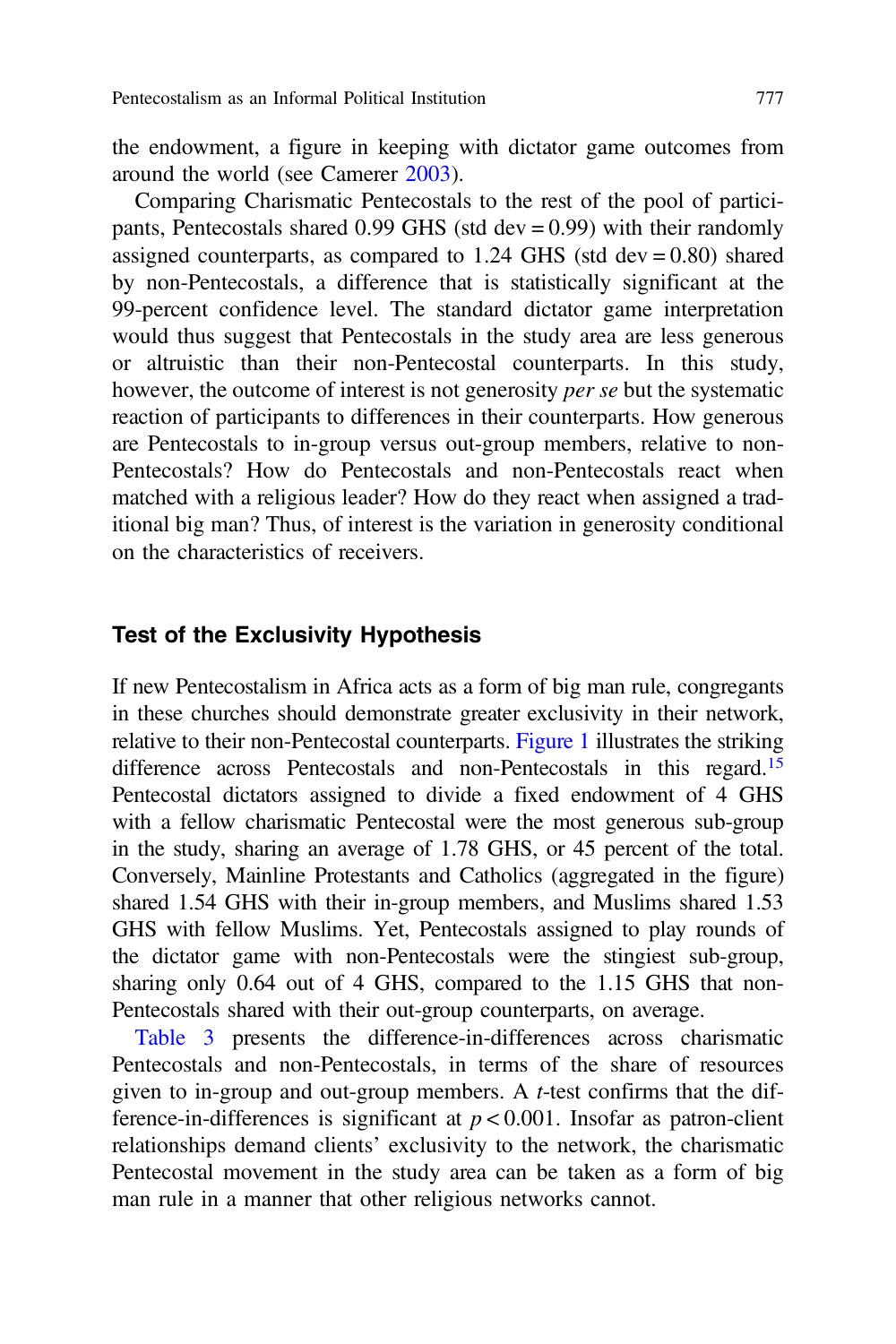<span id="page-17-0"></span>

FIGURE 1. Dictator game outcomes, by religion of dictators and receivers. Notes: Y-axis indicates the amount of Ghana Cedis (out of four) that participants shared with receivers. X-axis categorizes the religious groups of dictators. One GHS is equivalent to approximately 0.65 US Dollars. Bars indicate 95-percent confidence intervals, calculated according to Schenker and Gentleman ([2001\)](#page-25-0).

|                             | <b>In-Group Receivers</b><br>(a) | <b>Out-Group Receivers</b><br>(b) | <b>Difference</b><br>$(a-b)$ |
|-----------------------------|----------------------------------|-----------------------------------|------------------------------|
| Charismatic<br>Pentecostals | 1.78                             | 0.64                              | 1.14                         |
|                             | $(n=151)$                        | $(n=339)$                         | (0.083)                      |
| All Non-Pentecostals        | 1.55<br>$(n = 152)$              | 1.15<br>$(n=534)$                 | 0.40<br>(0.072)              |
|                             |                                  | Diff-in-Diff                      | $0.74$ ***                   |
|                             |                                  |                                   | (0.028)                      |

| Table 3. Dictator game outcomes |  |  |
|---------------------------------|--|--|
|                                 |  |  |

Note: \*\*\*p < 0.001 in t-test calculations of the difference in differences. Number of observations and standard errors in parentheses. The Non-Pentecostal category represents Mainline Protestants, Catholics, Muslims, Traditionalists, and Others. In-group dyads represent pairings within those disaggregated groups.

# Test of the Big Man Allegiance Hypothesis

The argument also suggests that, as an alternative form of big man rule, charismatic Pentecostalism's members should demonstrate unique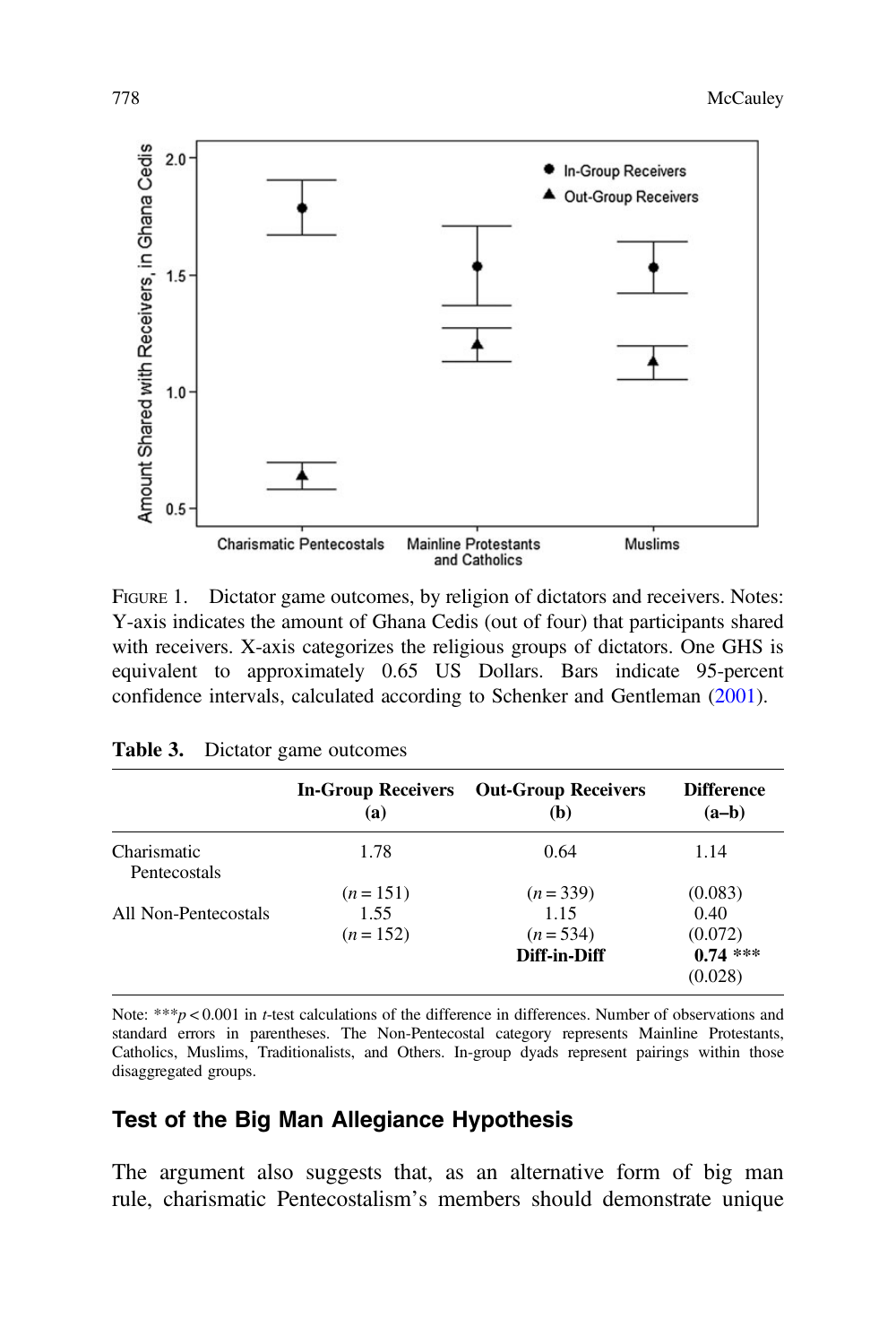<span id="page-18-0"></span>

FIGURE 2. Dictator game outcomes for Pentecostal and non-Pentecostal participants, by religious big man and traditional big man treatments. Notes: Y-axis represents the donation to a receiver out of a possible endowment of four Ghana Cedis. Religious Big Man represents donations to one's own religious leader ( played by an experimental confederate). Traditional Big Man represents contributions to the Ashanti prince and representative to the ministry of employment ( played by the same experimental confederate).

loyalty to their leaders. Thus, Pentecostals in the treatment groups in which the experimental confederate introduced himself as a Pentecostal pastor should offer more to that big man than non-Pentecostals offer to their own religious leaders (in other treatment groups).

The point estimates marked with triangles in Figure 2 illustrate the extent to which this is true. Because the sample sizes for treated sub-groups are much smaller,<sup>[16](#page-23-0)</sup> I aggregate all non-Pentecostals and compare the endowments shared by Pentecostals with their big men versus the share that non-Pentecostals give to their own religious leaders in other treatment groups. Pentecostals who play dictator rounds with a Pentecostal big man  $(n = 21)$  share an average of 2.81 GHS, or 70 percent of the total endowment for the round, while non-Pentecostals who play in treatment groups with their own respective religious leaders  $(n = 20)$  give 1.81 GHS, or 45 percent ( $p = 0.002$ ). Thus, while all religious leaders enjoy greater allegiance than average respondents who are not cultural leaders (and who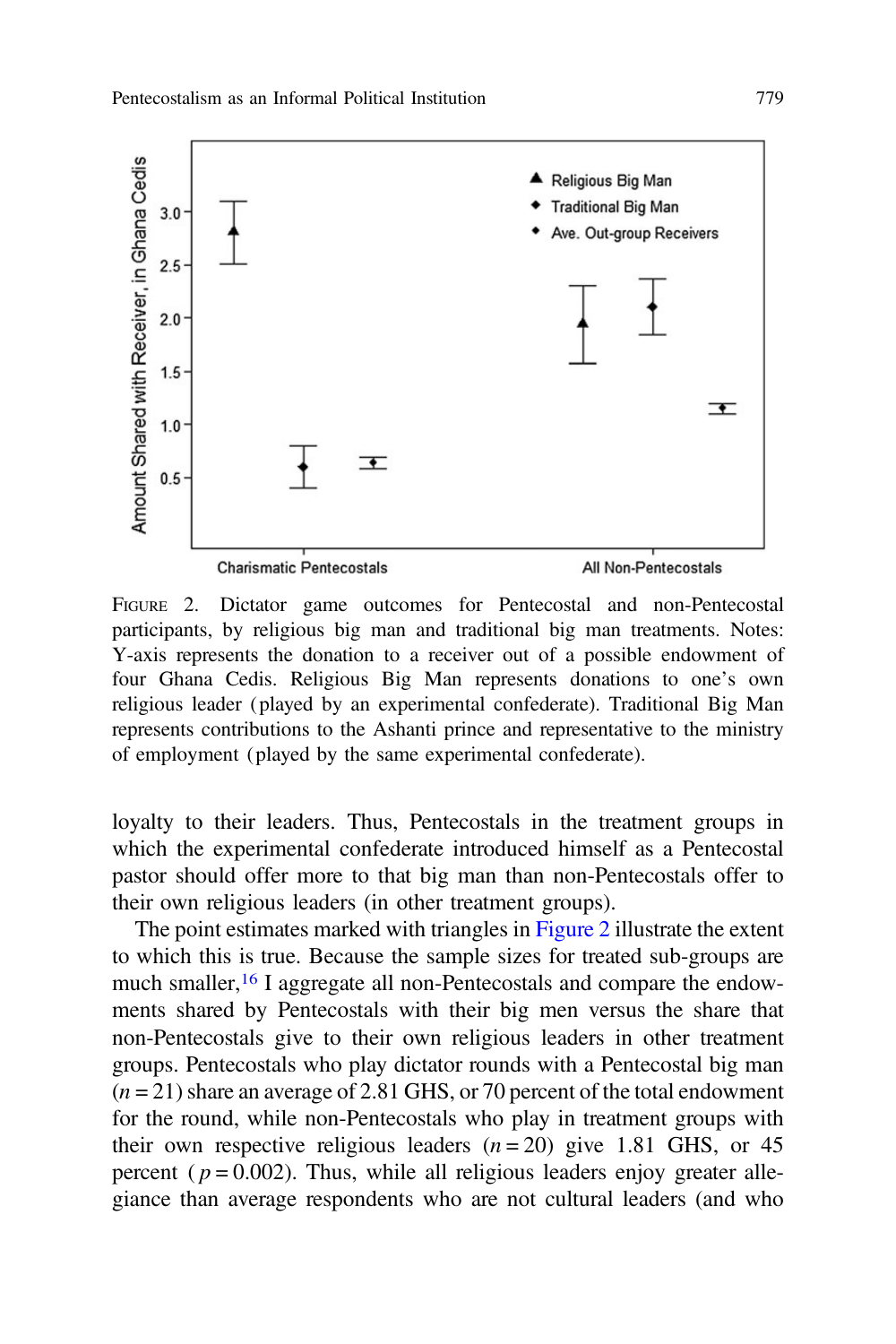thus serve as a control), non-Pentecostal religious leaders lag far behind their Pentecostal counterparts in this regard.

This finding helps to establish that charismatic Pentecostals are beholden to their leaders, or patrons, in a way that others are not. Of course, the results could be indicative of something other than allegiance to the big man, such as a wish to strengthen the religious institution financially. There is no reason to believe, however, that Pentecostal churches are in greater need than non-Pentecostal churches, and even if true, that perception itself would be consistent with the power of the Pentecostal leader as a patron demanding allegiance. Thus, provided that generosity in a dictator game can be taken as an indicator of loyalty or commitment to a counterpart, charismatic Pentecostals treat their leaders as patrons, or big men, in a manner that non-Pentecostals do not.

## Test of the Break-from-the-Past Hypothesis

Finally, if charismatic Pentecostalism is indeed replacing the traditional form of big man rule for some Africans, it must be that those Pentecostals are turning away from their ethnic-based patrons with ties to state resources, long the backbone of patron-client relationships in Africa. This hypothesis suggests two outcomes. First, we should see that non-Pentecostals continue to prioritize relationships with traditional big men, so they should be more generous when matched with the experimental confederate as the customary prince and ministry representative than they are when he is introduced as their respective religious leader. Second, Pentecostals should demonstrate weaker commitment to traditional big men than they do to Pentecostal big men, thus sharing less under the Prince treatment than under the Pentecostal pastor treatment.

Returning to [Figure 2,](#page-18-0) the results are consistent with expectations. Depicted in the right-most histogram, non-Pentecostals were more generous with the traditional big man  $(n = 29)$  than with their religious leaders (2.1 GHS vs. 1.81 GHS,  $p = 0.29$ ); the difference in means does not reach standard levels of statistical significance, but it is in the expected direction. More importantly, from the left-most histogram, the evidence strongly supports a distinction in Pentecostal attachments to their religious big men compared to a traditional big man: whereas the charismatic Pentecostal participants in the study gave 2.81 GHS to the confederate when he introduced himself as a Pentecostal pastor, they actually gave less to the traditional big man  $(0.60 \text{ GHz}, n = 20)$  than they did to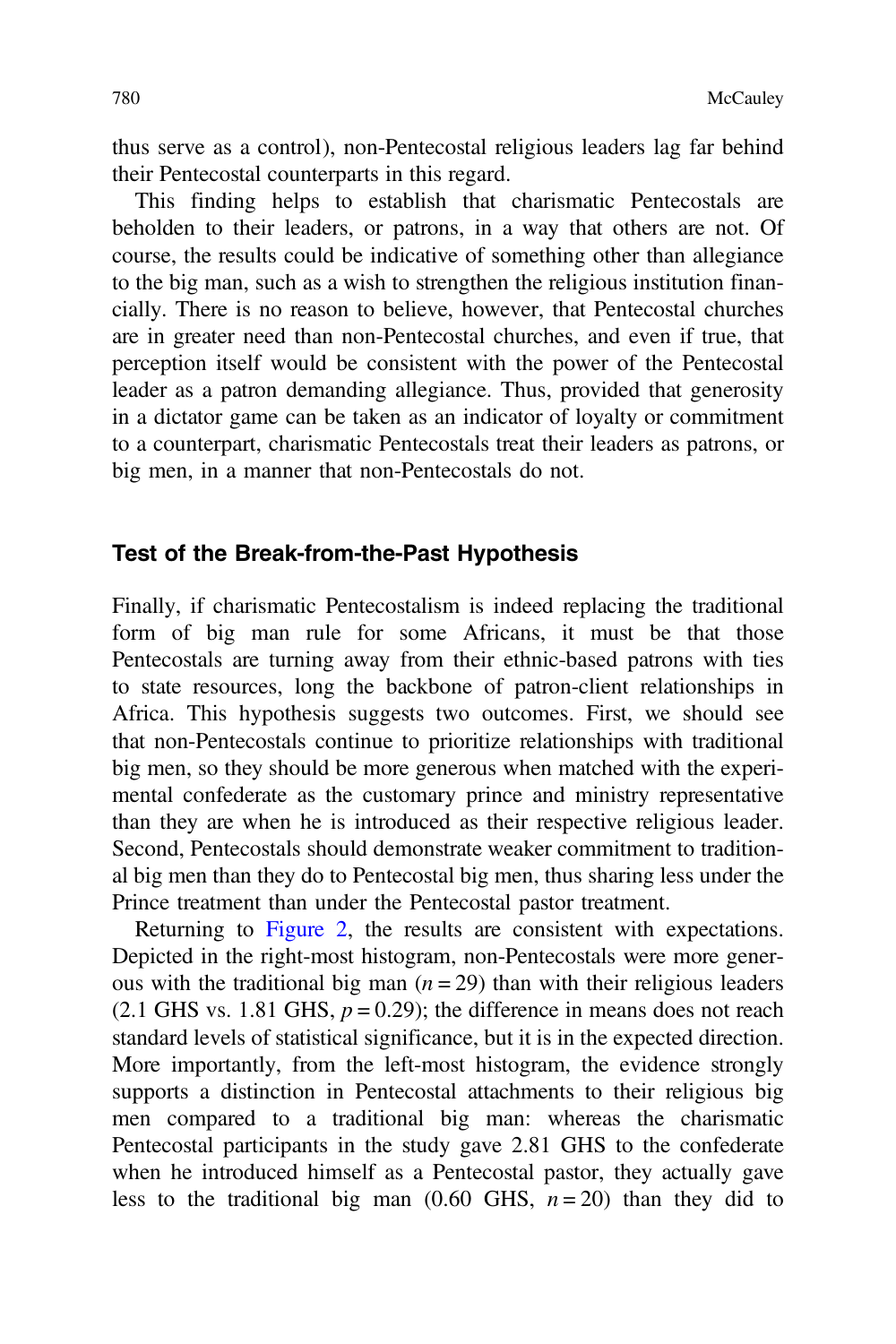average out-group receivers (0.64 GHS). The difference in Pentecostals' generosity to a Pentecostal big man versus a traditional big man is significant at  $p < 0.001$ . Given a research design that used the same individual in the roles of Pentecostal and traditional big man, and the fact that the assigned treatments were credible to subjects, the evidence overwhelmingly supports the claim that charismatic Pentecostalism encourages Africans to break from their ethnic-based patron-client networks and to express allegiance to a new, religious big man.

As a robustness check, I evaluate the same hypotheses in a multivariate regression framework. Regression analysis unnecessarily imposes parametric assumptions on the experimental data, but the results (shown in Appendix A) are nevertheless instructive. Column 1 indicates that, while Pentecostals were less generous as a group, they were substantially more generous to co-religionists, compared to non-Pentecostals playing with co-religionists and to subjects playing with non-coreligionists (the omitted category). In Column 2, the coefficients on the interaction terms show that Pentecostal dictators were more than twice as generous to the Pentecostal pastor as non-Pentecostals were to their own religious leaders, supporting the Pentecostal Big Man Allegiance hypothesis. Column 3 restricts the sample to the 74 percent of subjects who listed their identity as Ashanti; because the traditional big man in the experiment was an Ashanti prince, it is important to pit allegiance toward the Pentecostal big man directly against allegiance to the traditional big man among those subjects with the strongest chance of having conflicting loyalties. The results indicate that Pentecostal Ashantis giving to a Pentecostal big man were significantly more generous than the baseline, whereas Pentecostal Ashantis giving to the traditional Ashanti big man were not. This result confirms a breaking from the traditional past among charismatic Pentecostals. Males and more educated subjects were also somewhat more generous than their counterparts. Results from the map quiz had no correlation to distribution patterns in the dictator games.

### **CONCLUSION**

Charismatic Pentecostalism is changing the African social and political landscape. To this point, however, its institutional impact has not been well understood. In this study, I use experimental evidence from dictator games to argue that the movement's primary impact is to alter micro-level attachments to the informal institution of big man rule. Whereas Africans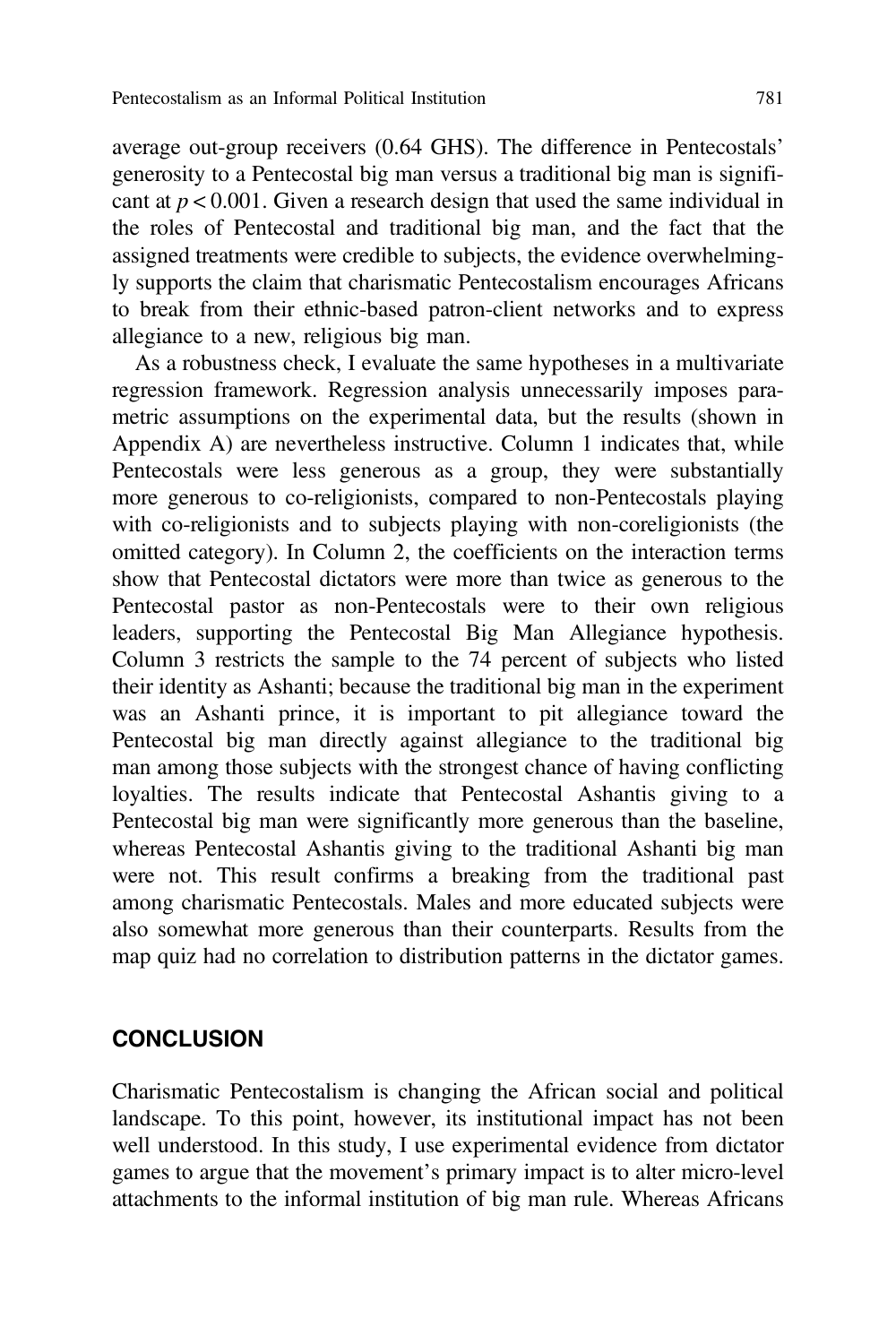have long relied on an ethnic-based exchange of resources for loyalty with their well-positioned traditional big men in order to meet their basic needs, this research suggests that Pentecostal networks now play that role for many Africans. Over a generation that has seen socioeconomic and political crisis, increasing bureaucratic control over previously customary domains, continued weakness in state institutions, and rapid urbanization, both the need and the opportunity for a new form of big man rule has emerged, and charismatic Pentecostalism is fulfilling that role. Thus, informal institutions continue to shape exchange in Africa, though no longer simply in an ethnic, traditional form.

Evidence from the dictator games indicates that charismatic Pentecostals form a uniquely exclusive network: they were more generous with in-group members and less generous with out-group members, compared to non-Pentecostals. Pentecostal participants also demonstrated greater allegiance to their big man: they shared more of their endowments with a Pentecostal pastor confederate than non-Pentecostals shared with their own religious leaders in the experimental treatments. Finally, the evidence suggests that African Pentecostals are breaking from their traditional ethnic-based networks of patron-client exchange: despite their generosity to Pentecostal pastors, they were no more generous to traditional big men than they were to average out-group members, even as non-Pentecostals remained more committed to the traditional big man. This study does not address the patrons who provide resources, but it provides strong support for the conclusion that Pentecostal clients assign loyalty in a manner consistent with patron-client exchange.

The study adds new insight to our understanding of informal institutions and the role that religious groups might play where state structures remain weak. The temptation has been to view the Pentecostal movement as a radical break from traditional, customary social norms; indeed, the offer of a new and fresh start with the opportunity for health, prosperity, and miracles has served to enhance the image of the movement as a powerful alternative for both the poor and the upwardly mobile in Africa (Maxwell [1998](#page-25-0)). Yet, this study suggests that Africans who become members of charismatic Pentecostal churches are instead perpetuating the practical, informal structures that have long underpinned sociopolitical exchange in the region. Only now, the structures of exchange exist in a different and modern religious format.

This transformation has important implications, furthermore, for our understanding of the fluid nature of identity attachments in African politics. Contrary to the perspective that ethnic ties in Africa are entrenched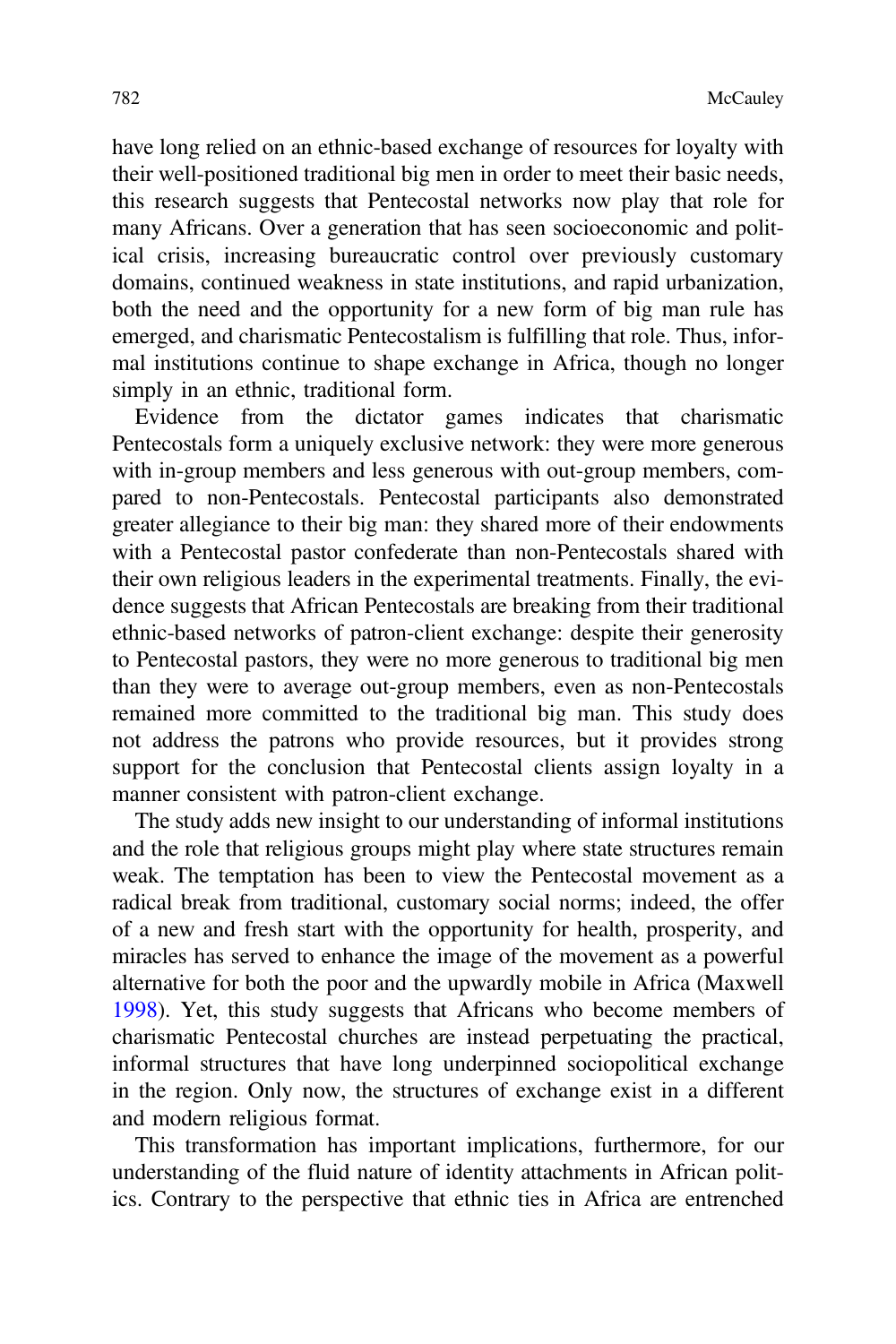<span id="page-22-0"></span>with primordial importance (Horowitz [1985](#page-24-0)), the expansion of a Pentecostal form of big man rule adds to a growing body of evidence that politically salient identities can be altered and constructed when new types of cultural elites emerge (see, for example, Chandra [2004](#page-24-0); Laitin [1986](#page-25-0)). Here, the rapid growth of the new Pentecostal movement in Africa not only reshapes the conventional channels of patron-client exchange in the region; it also offers a new option for political identity to its members.

Charismatic Pentecostalism may similarly begin to reshape informal political exchange in other regions where its spread has been notable, though with some limitations. In Latin America, Pentecostals leaders have sought more active roles in electoral politics (Freston [2001\)](#page-24-0), suggesting that Pentecostal patron-client exchange there might draw more explicitly on resources from the state in addition to donations and the promise of miracles. However, given the importance of party machines in the region (Stokes [2005](#page-25-0)), the direct exchange of resources for loyalty in which Pentecostal pastors and their congregants engage in Africa may be tempered by other institutional constraints in Latin America. In Asia (Anderson [2014](#page-23-0)), Eastern Europe (Merdjanova [2001](#page-25-0)), and elsewhere, the sociopolitical importance of Pentecostalism is similarly on the rise, though the foundation of ethnic-based big man rule may not exist there to the degree that it does in sub-Saharan Africa.

Formal political institutions will continue to develop in Africa, and many individuals in the study region will continue to rely on traditional, informal networks. The argument here suggests, however, that Pentecostalism replicates traditional patron-client relationships and replaces those customary institutions for the members of charismatic Pentecostal churches. In a movement that accounts for as many as a third of all Africans, this shift in institutional importance is increasingly difficult to ignore.

#### NOTES

<sup>1.</sup> Economist [2010;](#page-24-0) for a more in-depth view of the expansion of Pentecostalism in Africa, see Pew Forum [2006.](#page-25-0)

<sup>2.</sup> Marshall [\(2009,](#page-25-0) 105–107) describes Pentecostal leaders in Nigeria as analogous to political big men. Gifford [\(2004](#page-24-0), 188) labels Pentecostal leaders as "unchallengeable big men," and Kalu [\(2008,](#page-24-0) 103) describes them as the "big men of the big God."

<sup>3.</sup> IRB Protocol # 10-0423, University of Maryland, August 2010–August 2011.

<sup>4.</sup> If traditional leaders do not hold positions in the government themselves, they may work closely with elected officials to ensure the provision of goods to their locality and followers. See Baldwin [2013.](#page-23-0)

<sup>5.</sup> Summary from the World Development Indicators; see World Bank [2012.](#page-26-0)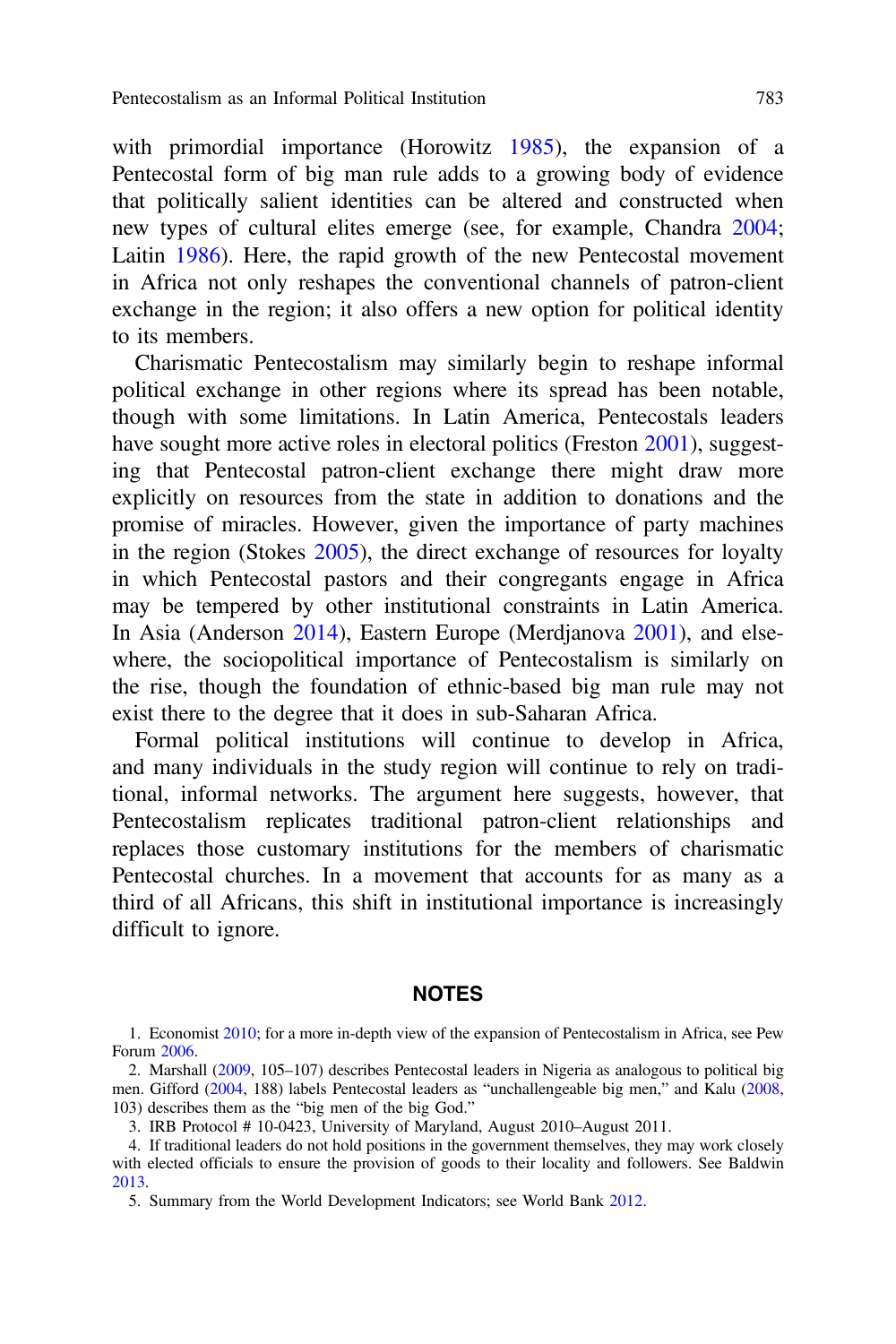<span id="page-23-0"></span>6. Reliance on miracles as a form of patronage depends, of course, on congregants' belief that such miracles may actually occur. For the exchange to be sustainable, then, either evidence must eventually be produced in support of church-based miracles or Pentecostal patrons must shift their distribution of resources toward social services.

7. Muslims in the region often pray in groups absent an imam. The lack of hierarchy in Pentecostal networks refers not to oversight of the masses by pastors, which can be quite robust, but rather to the fact that little oversight exists of the pastors themselves.

8. See, for example, Hoffman et al. [1994](#page-24-0). In political science, see Diekmann [2004](#page-24-0); Fowler [2006;](#page-24-0) Habyarimana et al. [2007;](#page-24-0) Whitt and Wilson [2007](#page-26-0).

9. See Camerer [2003](#page-24-0) for a summary.

10. The exchange rate at the time of research, from March–April 2011, was 1 US Dollars = 1.50 GHS.

11. Assignment to dictators groups was randomized, conditional on the participant's date of availability. All groups were heterogeneous in terms of religion, ethnicity, and gender.

12. Receivers each worked with four groups of dictators, which explain why the number of receivers is only 36. Six receivers plus one experimental confederate, explained later, served as partners for the seven dictators in each group.

13. Some dictator games match subjects to a counterpart seen on a computer screen. While inperson trials may alter outcomes, there is no reason to suspect that those effects would differ systematically across Pentecostals and non-Pentecostals.

14. In his role as a Pentecostal pastor, the confederate wore a suit and tie. In his roles as a Catholic Priest and Protestant reverend, he wore a black blazer. He wore a taqiyah ( prayer cap) and robe as a Muslim imam, and a traditional robe as an Ashanti prince.

15. There is no clear control group for the test of the Exclusivity Hypothesis, since all counterparts were either in-group or out-group members. Pilot tests indicated that simply not sharing the identifying information of some receivers created possible internal validity problems by providing variable amounts of information in the presence of other subjects, so the test of in-group exclusivity is relative to behavior toward out-group members.

16. The treatment here constitutes playing a round of the dictator game with a religious leader or traditional big man. Each group contained at most one big man confederate to minimize suspicion of an experimental manipulation, so no subject played a round with more than one cultural leader.

#### **REFERENCES**

- Adida, Claire, David Laitin, and Marie-Anne Valfort. Forthcoming. "Muslims in France: Identifying a Discriminatory Equilibrium." Journal of Population Economics doi:10.1007/s00148-01p-0512-1.
- Adida, Claire, David Laitin, and Marie-Anne Valfort. 2010. "Identifying Barriers to Muslim Integration in France." Proceedings of the National Academy of Sciences 107: 22384–22390.
- Anderson, Allan H. 2014. An Introduction to Pentecostalism: Global Charismatic Christianity. Cambridge: Cambridge University Press.
- Baldwin, Kate. 2013. "Why Vote with the Chief? Political Connections and Public Goods Provision in Zambia." American Journal of Political Science 57: 794–809.
- Bardsley, Nicholas. 2008. "Dictator Game Giving: Altruism or Artefact?" Experimental Economics 11: 122–133.
- Ben-Ner, Avner, Fanmin Kong, and Louis Putterman. 2002. "Share and Share Alike? Intelligence, Socialization, Personality, and Gender-Pairing as Determinants of Giving." HRRI Working Paper 10-02, Industrial Relations Center, University of Minnesota.
- Ben-Ner, Avner, Louis Putterman, Fanmin Kong, and Dan Magan. 2004. "Reciprocity in a Two-part Dictator Game." Journal of Economic Behavior & Organization 53: 333–352.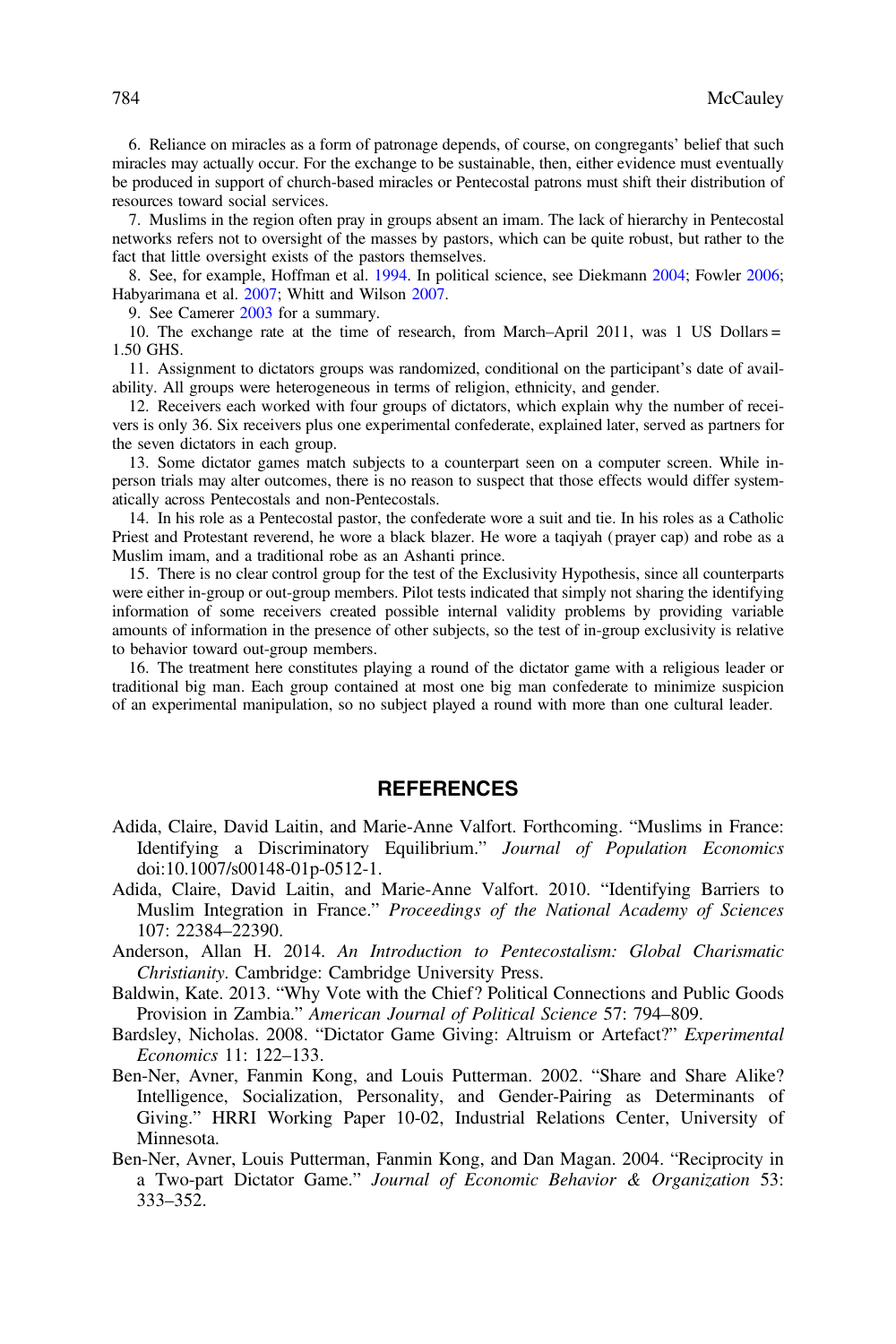- <span id="page-24-0"></span>Bratton, Michael. 2007. "Formal versus Informal Institutions in Africa." Journal of Democracy 18: 96–110.
- Camerer, Colin F. 2003. Behavioral Game Theory. Princeton, NJ: Princeton University Press.
- Chandra, Kanchan. 2004. Why Ethnic Parties Succeed: Patronage and Ethnic Head Counts in India. Cambridge: Cambridge University Press.
- Cherry, Todd L., Peter Frykblom, and Jason Shogren. 2002. "Hardnose the Dictator." American Economic Review 92: 1218–1221.
- Comaroff, Jean, and John Comaroff. 1999. "Occult Economies and the Violence of Abstraction: Notes from the South African Postcolony." American Ethnologist 26: 279–303.
- Conroy-Krutz, Jeffrey. 2012. "Information and Ethnic Politics in Africa." British Journal of Political Science 43: 345–373.
- Diekmann, Andreas. 2004. "The Power of Reciprocity: Fairness, Reciprocity, and Stakes in Variants of the Dictator Game." Journal of Conflict Resolution 48: 487–505.
- Eckel, Catherine C., and Philip Grossman. 1996. "Altruism in Anonymous Dictator Games." Games and Economic Behavior 16: 181–191.
- Economist. 2010. "Slain by the Spirit: The Rise of Christian Fundamentalism in the Horn of Africa." <http://www.economist.com/node/16488830> (Accessed on December 20, 2013).
- Fehr, E., and A. Leibbrandt. 2008. "Cooperativeness and Impatience in the Tragedy of the Commons." Working Paper No. 378, Institute for Empirical Research in Economics, University of Zurich.
- Fowler, James H. 2006. "Altruism and Turnout." Journal of Politics 68: 674-683.
- Franzen, Axel, and Sonja Pointner. 2013. "The External Validity of Giving in the DictatorGame: A Field Experiment Using the Misdirected Letter Technique." Experimental Economics 16: 155–169.
- Freston, Paul. 2001. Evangelicals and Politics in Asia, Africa, and Latin America. Cambridge: Cambridge University Press.
- Gifford, Paul. 2004. Ghana's New Christianity: Pentecostalism in a Globalising African Economy. Bloomington, IN: Indiana University Press.
- Habyarimana, James, Macartan Humphreys, Daniel N. Posner, and Jeremy M. Weinstein. 2007. "Why Does Ethnic Diversity Undermine Public Goods Provision?" American Political Science Review 101: 709–725.
- Helmke, Gretchen, and Steven Levitsky. 2004. "Informal Institutions and Comparative Politics: A Research Agenda." Perspectives on Politics 2: 725–740.
- Hoffman, Elizabeth, Kevin McCabe, Keith Shachat, and Vernon Smith. 1994. "Preferences, Property Rights, and Anonymity in Bargaining Experiments." Games and Economic Behavior 7: 346–80.
- Horowitz, Donald L. 1991. "A Democratic South Africa?" In Constitutional Engineering in a Divided Society. Berkeley, CA: University of California Press.
- Horowitz, Donald L. 1985. Ethnic Groups in Conflict. Berkeley, CA: Berkeley University Press.
- Hyden, Goran. 2006. African Politics in Comparative Perspective. Cambridge: Cambridge University Press.
- Kalu, Ogbu. 2008. African Pentecostalism: An Introduction. Oxford: Oxford University Press.
- Karlan, D.S. 2005. "Using Experimental Economics to Measure Social Capital and Predict Financial Decisions." The American Economic Review 95: 1688–1699.
- Kaufman, Robert R. 1974. "The Patron-Client Concept and Macro-Politics: Prospects and Problems." Comparatives Studies in Society and History 16: 284–308.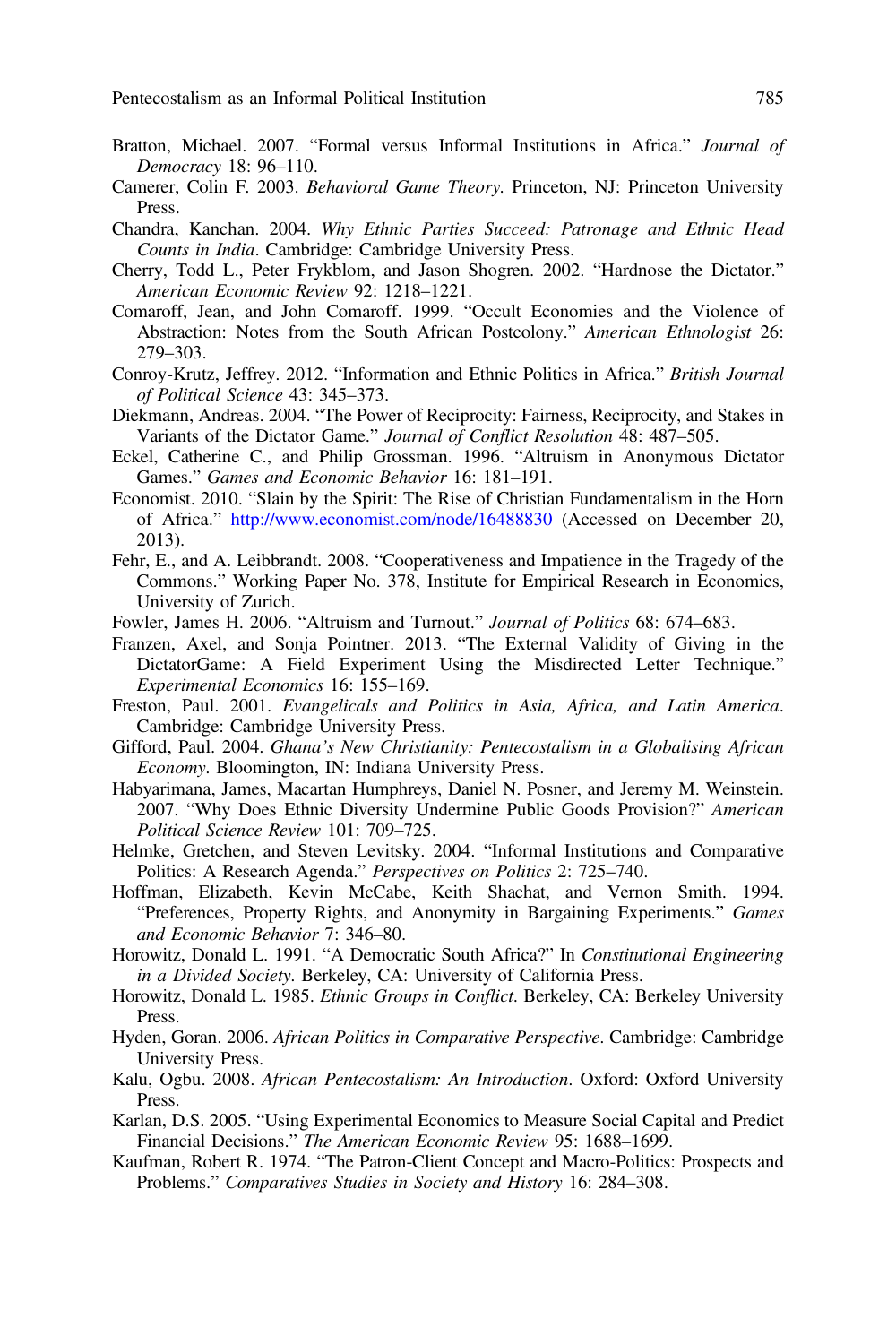- <span id="page-25-0"></span>Kenny, Paul D. 2013. "The Origins of Patronage Politics: State Building, Centrifugalism, and Decolonization." British Journal of Political Science doi:10.1017/ S000712341300015X.
- Kessides, Christine. 2005. "The Urban Transition In Sub-Saharan Africa: Implications For Economic Growth And Poverty Reduction." Working Paper No. 97, World Bank Transport and Urban Development Department.
- Laitin, David D. 1986. Hegemony and Culture: Politics and Religious Change among the Yoruba. Chicago, IL: University of Chicago Press.
- Lawless, Elaine J. 1988. God's Peculiar People: Women's Voices and Folk Tradition in a Pentecostal Church. Lexington, KY: University of Kentucky Press.
- List, John A. 2007. "On the Interpretation of Giving in Dictator Games." Journal of Political Economy 115: 482–493.
- Lemarchand, René. 1972. "Political Clientelism and Ethnicity in Tropical Africa: Competing Solidarities in Nation-building." American Political Science Review, 66: 68-90.
- Lindberg, Staffan I. 2006. Democracy and Elections in Africa. Baltimore, MD: Johns Hopkins University Press.
- Logan, Carolyn. 2013. "The Roots of Resilience: Exploring Popular Support for African Traditional Authorities." African Affairs 112: 353–376.
- Marshall, Ruth. 2009. Political Spiritualities: The Pentecostal Revolution in Nigeria. Chicago, IL: Chicago University Press.
- Maxwell, David. 1998. "Delivered from the Spirit of Poverty? Pentecostalism, Prosperity, and Modernity in Zimbabwe." Journal of Religion in Africa, 28: 350–373.
- McCauley, John F. 2013. "Africa's New Big Man Rule? Pentecostalism and Patronage in Ghana." African Affairs 112: 1–21.
- Meagher, Kate. 2009. "Trading on Faith: Religious Movements and Informal Economics Governance in Nigeria." Journal of Modern African Studies 47: 397–423.
- Merdjanova, Ina. 2001. "Religious Liberty, New Religious Movements and Traditional Christian Churches in Eastern Europe." Religion, State, and Society 29: 265–304.
- Meyer, Birgit. 1998. "The Power of Money: Politics, Occult Forces, and Pentecostalism in Ghana." African Studies Review 41: 15–37.
- Miller, Donald E., and Tetsunao Yamamori. 2007. Global Pentecostalism: The New Face of Christian Social Engagement. Berkeley, CA: University of California Press.
- North, Douglass C. 1990. Institutions, Institutional Change, and Economic Performance. New York, NY: Cambridge University Press.
- Pew Forum. 2006. "Spirit and Power: A 10-Country Survey of Pentecostals." [http://www.](http://www.pewforum.org/2006/10/05/overview-pentecostalism-in-africa/) [pewforum.org/2006/10/05/overview-pentecostalism-in-africa/](http://www.pewforum.org/2006/10/05/overview-pentecostalism-in-africa/) (Accessed on December 23, 2013).
- Posner, Daniel N. 2005. Institutions and Ethnic Politics in Africa. New York, NY: Cambridge University Press.
- Posner, Daniel N., and Daniel J. Young. 2007. "The Institutionalization of Political Power in Africa." Journal of Democracy 18, 3: 126–140.
- Schenker, Nathaniel, and Jane F. Gentleman. 2001. "On Judging the Significance of Differences by Examining the Overlap between Confidence Intervals." The American Statistician 55: 182–186.
- Stokes, Susan C. 2005. "Perverse Accountability: A Formal Model of Machine Politics with Evidence from Argentina." American Political Science Review 99: 315-325.
- Stoop, J. 2012. "From the Lab to the Field: Envelopes, Dictators and Manners." Munich Personal RePEc Archive, Working Paper No. 37048.
- Ubink, Janine M. 2008. In the Land of the Chiefs: Customary Law, Land Conflicts, and the Role of the State in Peri-Urban Ghana. Leiden: Leiden University Press.